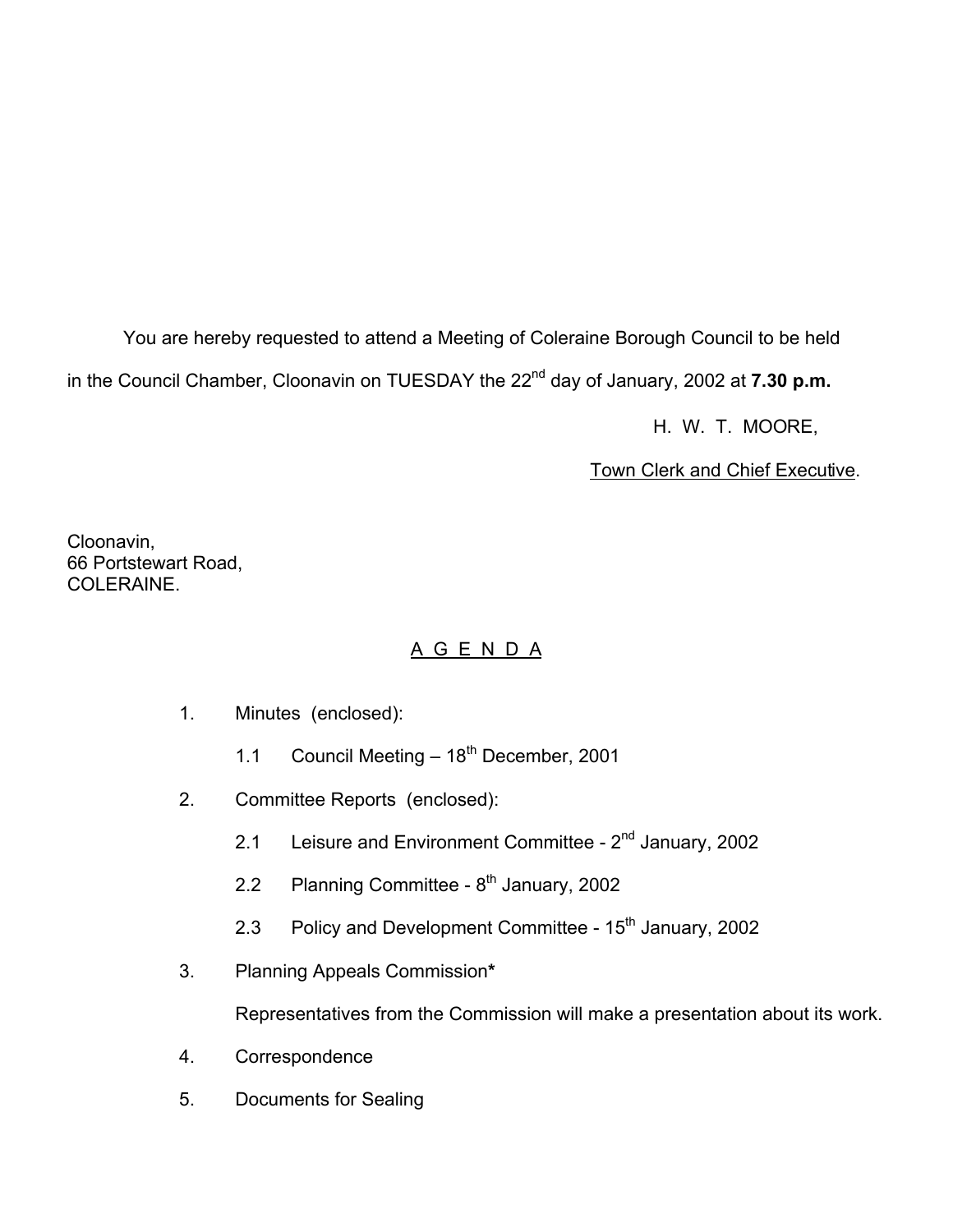## **Enclosed for Information:**

- (1) Minutes of Northern Health and Social Services Council dated  $5<sup>th</sup>$  December, 2001
- (2) Letter dated 19th December, 2001 from Mr. J. A. Beattie, Acting Divisional Roads Manager

 **\* Recommended for consideration "In Committee" at the request of the Planning Appeals Commission.** 

To: Each Member of Council. To: Each Member of Council.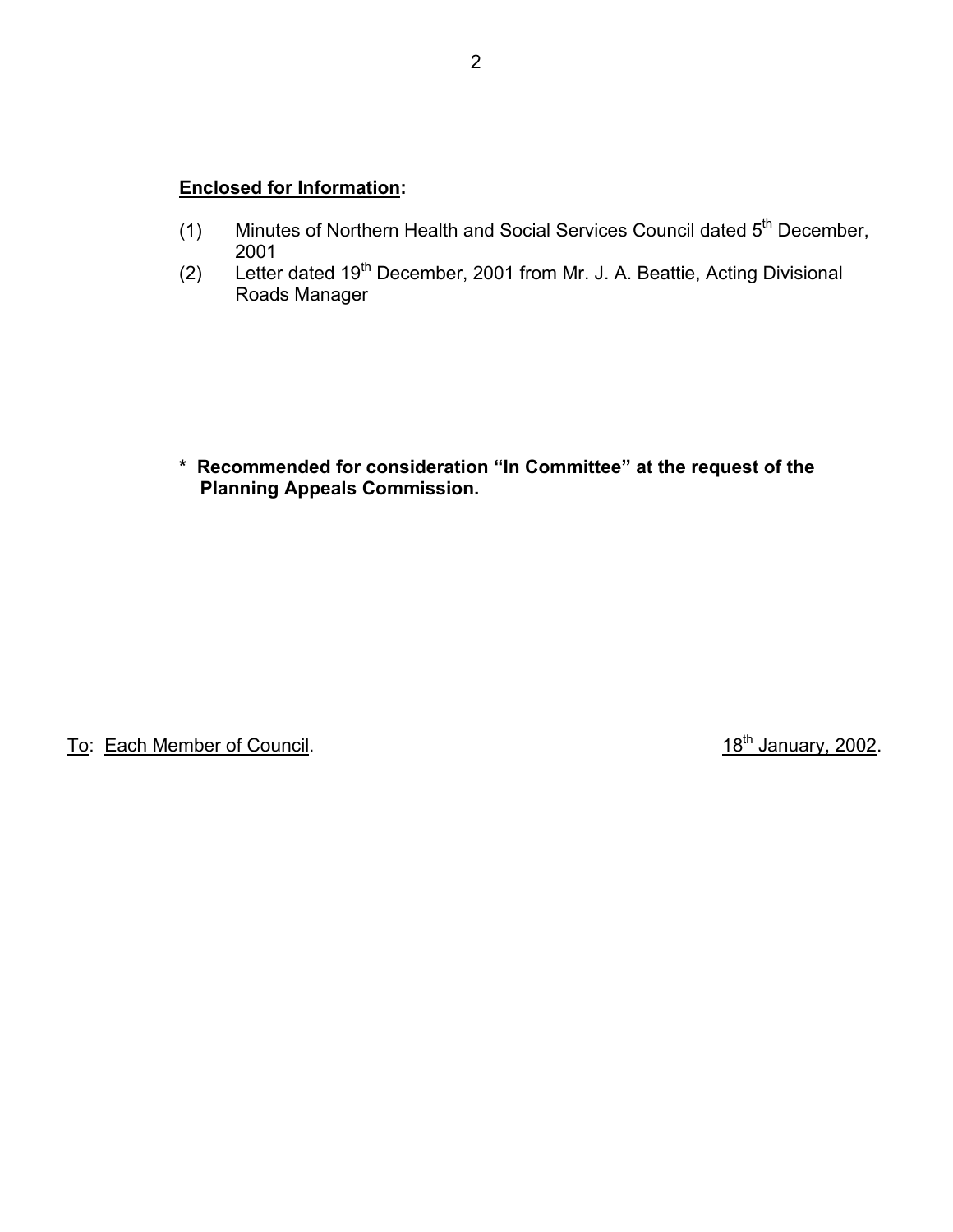## **COLERAINE BOROUGH COUNCIL**

 Minutes of proceedings of Coleraine Borough Council held in the Council Chamber, Cloonavin on Tuesday, 18<sup>th</sup> December, 2001 at 7.30 p.m.

**Convened:** As per Notice attached

**Present:** The Mayor, Councillor J. J. Dallat, in the Chair

The Deputy Mayor, Councillor R. D. Stewart

#### **Aldermen**

 P. E. A. Armitage (Mrs.) W. T. Creelman  $($ ltems  $1.0 - 23.1)$  (Items  $1.0 - 24.1)$ E. T. Black (Mrs.) B. Leonard  $($  Items  $1.0 - 24.1)$  W. J. McClure

# **Councillors**

| C. S. Alexander (Ms.) | E. A. Johnston (Mrs.) |
|-----------------------|-----------------------|
| (Items $1.0 - 24.2$ ) | W. A. King            |
| D. D. Barbour         | D. McClarty           |
| J. M. Bradley         | (Items $1.0 - 24.1$ ) |
| O. M. Church (Mrs.)   | G. L. McLaughlin      |
| T. J. Deans           | R. A. McPherson       |
| E. P. Fielding (Mrs.) | E. M. Mullan          |
| N. F. Hillis          | W. J. Watt            |

# **Officers in**

 **Attendance:** Town Clerk and Chief Executive, Director of Corporate Services, Director of Environmental Health, Director of Technical Services, Director of Leisure Services, Acting Head of Development Services, Personnel Officer (Items 1.0 – 12.0), Policy Development Officer, Finance Officer (Items  $1.0 - 12.0$ ), Senior Technical Officer (Items  $1.0 - 8.0$ ), Principal Administrative Officer, Principal Administrative Officer  $(L/S)$  (Items  $1.0 - 7.0$ ) and Administrative Assistant

#### **1.0 MINUTES**

The Minutes of the Council Meeting of 27<sup>th</sup> November, 2001 were confirmed and signed.

#### **2.0 COMMITTEE REPORTS**

 2.1 Leisure and Environment The Chairman, Councillor McPherson, moved Committee the adoption of the Leisure and Environment Committee Report; this was duly seconded by Alderman McClure.

Matters arising: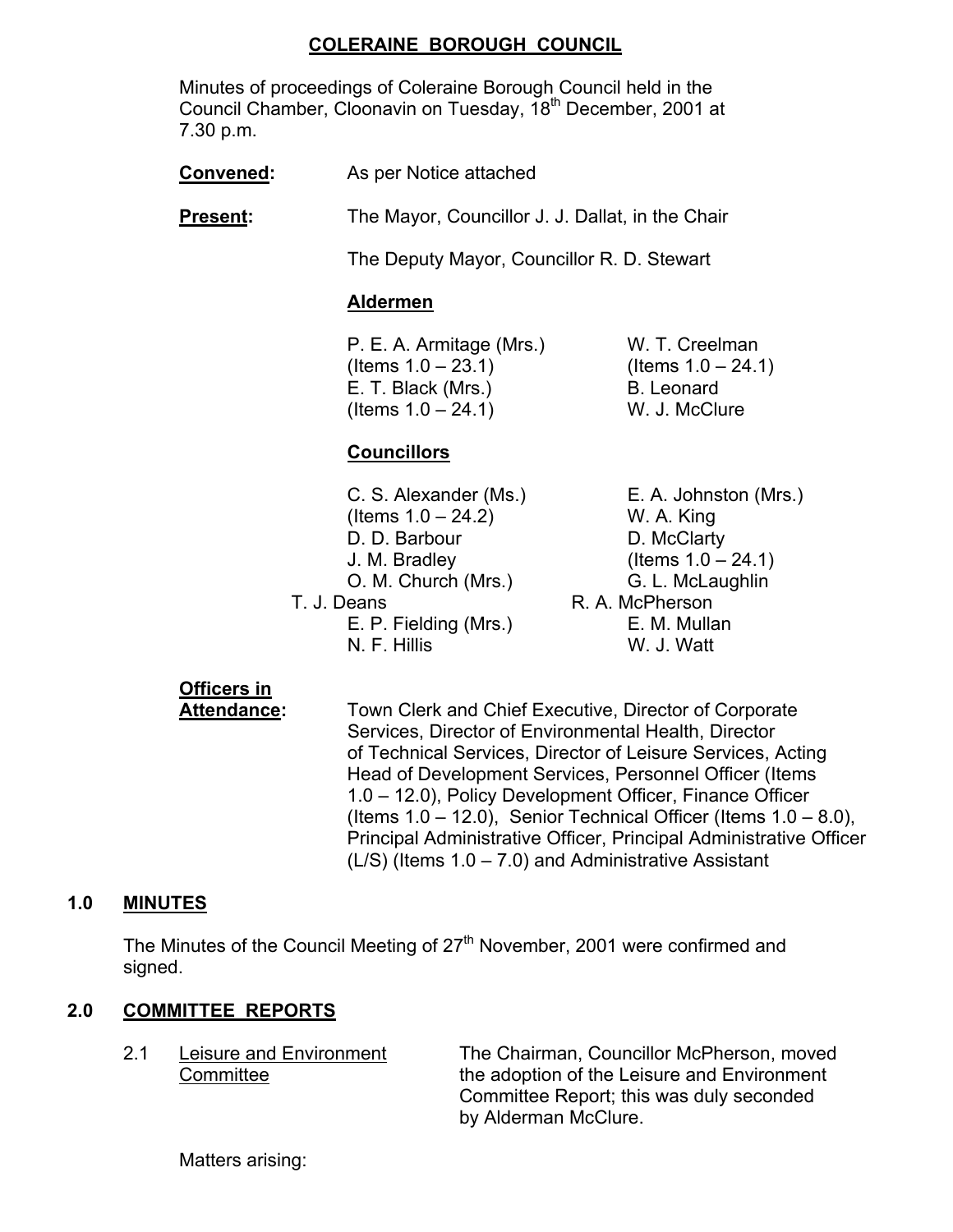2.1.1 Entertainments Licence Mr. Purcell, who had objected to the renewal Royal Court Hotel of this licence, was in attendance and outlined his objection on the grounds of noise nuisance.

> The Director of Technical Services advised of the work that the Royal Court Hotel had undertaken to allay the nuisance and advised that he would contact them further re housekeeping issues.

Agreed:

That the licence be renewed with the condition that Council reserved the right to have a noise limiting device installed should the noise problem recur.

 Mr. Purcell thanked Council, after which he withdrew.

 The Committee Report was, therefore, adopted subject to this amendment.

2.1.2 Community Policing The Town Clerk and Chief Executive proposed Resources that the response from the District Commander (P.S.N.I.) be considered "In Committee" at the end of the meeting.

Noted.

2.2 Planning Committee The Chairman, Councillor Mrs. Church, moved the adoption of the Planning Committee Report; this was duly seconded by Councillor Watt and agreed.

# **3.0 DEVELOPMENT SERVICES REPORT**

 The report of the Acting Head of Development Services was considered (previously supplied).

3.1 Natural Rural Resource As part of the Peace II Programme, the total Tourism Initiative **Fund for the Province is £15 million**, with each region hopefully receiving £3 million.

> The Department had confirmed that Ringsend and Garvagh wards have to be included as part of the Sperrins and, accordingly, Sperrins Tourism Ltd. had invited Council to join their company at a membership fee of £3,500 for the two wards.

Agreed:

 That Council contribute £3,500 to Sperrins Tourism Ltd. in order that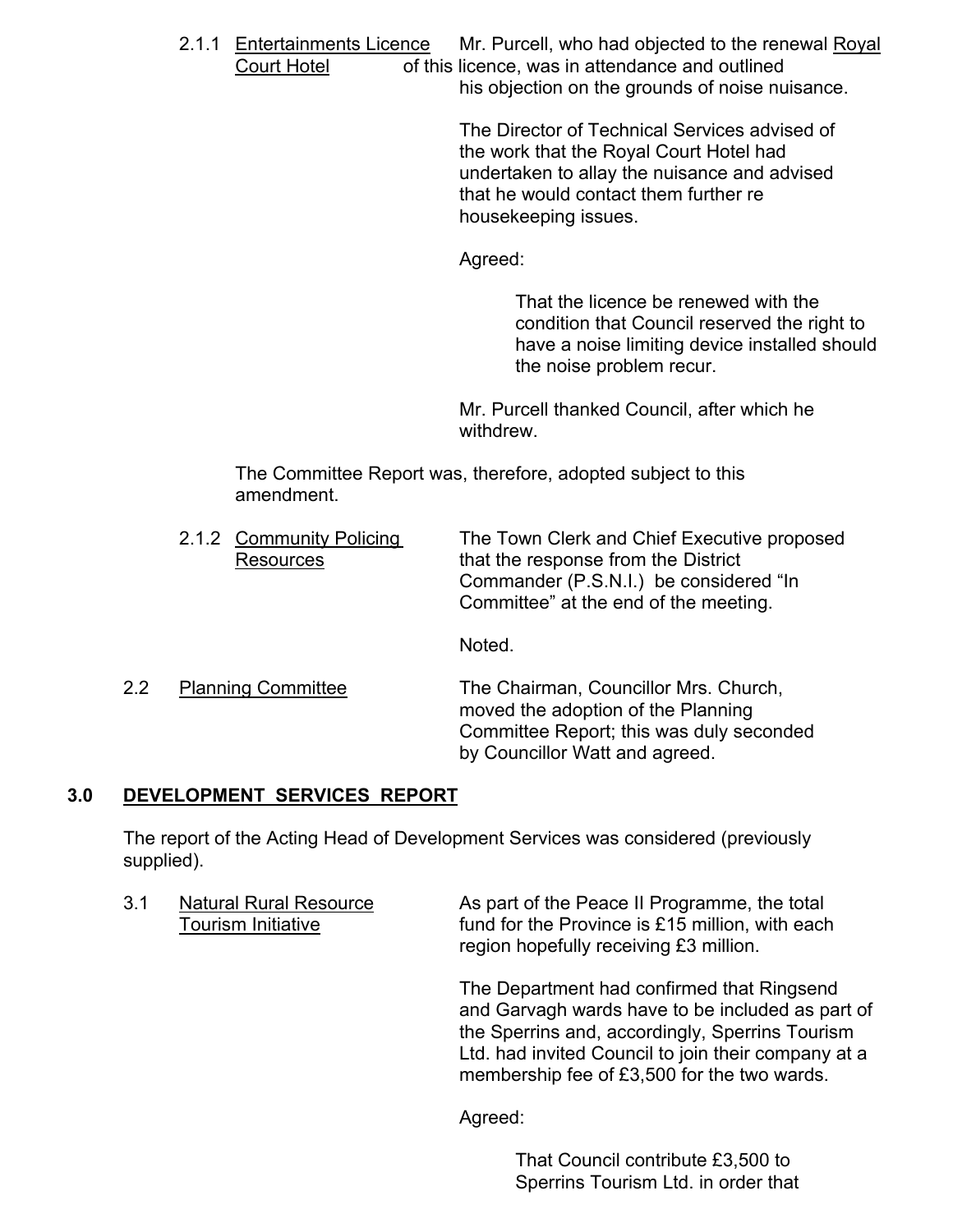Ringsend and Garvagh wards could avail of the N.R.R.T.I. funding opportunity.

As regards representation on the Board of Sperrins Tourism Ltd., provision had been made for one Council representative and one private/community representative.

It was proposed by Councillor McClarty and seconded by Alderman Mrs. Black:

> That Councillor Watt be nominated as Council's representative.

It was proposed by Alderman Leonard and seconded by Councillor McLaughlin:

> That Councillor Mullan be nominated as Council's representative.

On being put to the Meeting, Councillor Watt received thirteen votes and Councillor Mullan received three votes.

Councillor Watt was duly elected as Council's representative on the Board of Sperrins Tourism Ltd.

Advised that nominations from the private/ community sector would now be sought .

 3.2 Economic Development An advertisement for economic development Consultants consultants to assist Council in implementing a range of projects and business development activities had resulted in fourteen tenders being received.

> The tenders had been ranked on the basis of price, experience, quality, reliability, flexibility and technical support.

Agreed:

That a select list comprising of the top six ranked consultants, viz: Envision, Initiative, Coleraine Enterprise Agency, Lestas Consulting, Venture International and Paul Steel Consulting, be used as necessary by Council to assist with the delivery of the economic development programme.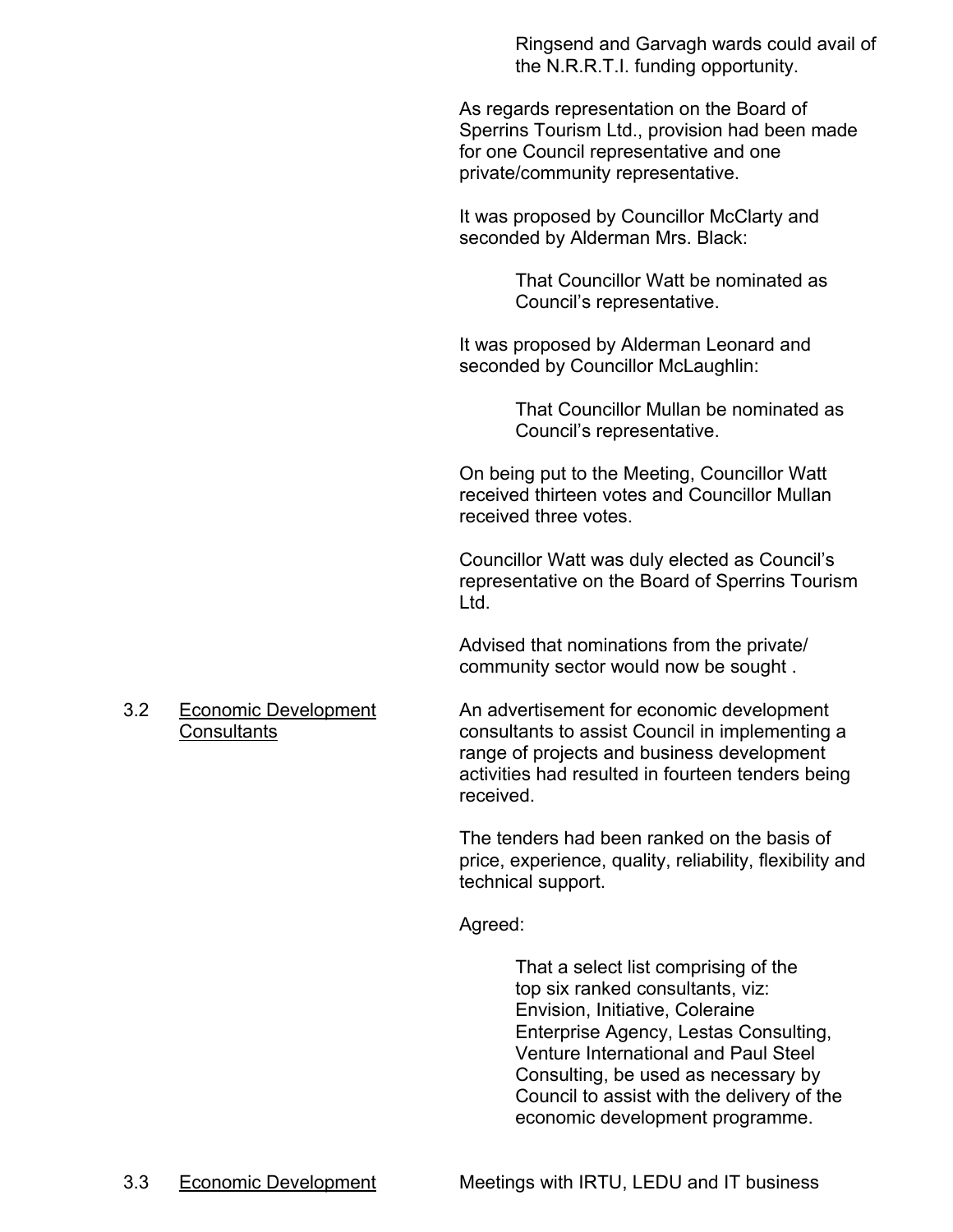Programme – "ICT for and development experts had resulted in a Better Business" proposal for a multi-dimensional programme aimed at meeting the IT needs of Coleraine businesses.

The initial design of the programme was:

- i. First stage support on a one-to-one basis
- ii. Second stage support individual audit
- iii. IT marketing programme
- iv. ICT trade fair Raising the Profile proposed for early Spring 2002 and likely to be run in conjunction with LEDU and CEA. The fair will provide an opportunity for recruitment to the programme and enable business selection.
- v. Improving the ICT skills base in Coleraine. Action on this issue would hopefully commence later in 2002.

It was also suggested that Coleraine link in with Invest N.I. to facilitate improving ICT provision.

In response to queries from members, it was reported that:

- (a) formation of the Economic Development Sub-Group would commence in January 2002.
- (b) a review programme for CORE had been carried out and a proposal for a more focused approach in drawing down funding from funding bodies would be made early in 2002.
- (c) Council was open to working with other organisations, where appropriate, to facilitate funding proposals.

#### **4.0 MAYOR'S CONGRATULATIONS**

The Mayor extended congratulations to the University of Ulster for their recent achievement in acquiring five star awards of excellence in two areas of research: bio-medical science and Celtic studies.

#### **5.0 THE CAUSEWAY HOSPITAL**

 The Mayor welcomed Mr. Bill Tweed, Chief Executive of the Causeway Trust, who was in attendance for this item.

 Mr. Tweed updated members on various topical issues affecting the running of the new Causeway hospital and answered many questions from members, particularly regarding the pressure on bed spaces.

Mr. Tweed also advised Council that he would be stepping down as Chief Executive of the Causeway Health and Social Services Trust from the end of May, 2002, which prompted many warm tributes from around the chamber.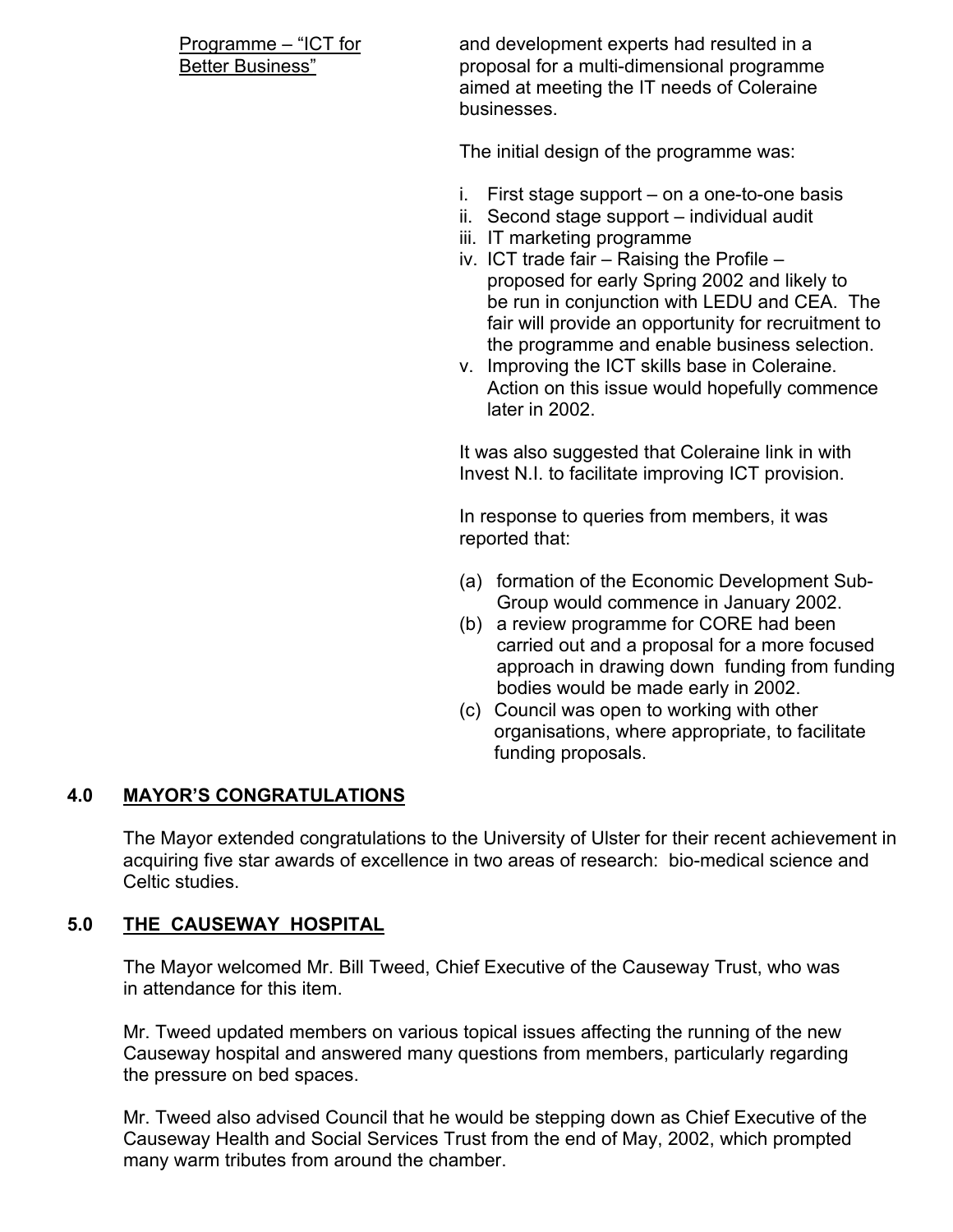The Mayor thanked Mr. Tweed for his informative address and frank responses, following which he withdrew.

# **6.0 LAND AND PROPERTY**

The Water Service had given notice of a requirement to lay a storm sewer over Council land at the former swimming pool complex in Castlerock.

Agreed:

That approval be granted subject to appropriate compensation being agreed.

## **7.0 TENDERS**

| 7.1 | <b>Garvagh Toilet Block</b> | Consideration was given to the Director of Technical |
|-----|-----------------------------|------------------------------------------------------|
|     |                             | Services' Report (previously supplied).              |

7.1.1 Main Contract Seven tenders had been received for this work:

| P.V.H. Contracts, Garvagh         | 86,714.27  |
|-----------------------------------|------------|
| B.D.S. Construction, Cullybackey  | 88,800.00  |
| P. Turner, Swatragh               | 89,000.00  |
| J. Mullan, Randalstown            | 93,277.40  |
| F. Dillon, Dungiven               | 94,960.00  |
| Drumdollagh Construction, Armoy   | 95,636.00  |
| J. McAuley Construction, Limavady | 111,000.00 |

Agreed:

 That the lowest tender from P.V.H. Contracts, 34 Liscall Road, Garvagh in the sum of £86,714.27 be accepted.

7.1.2 Electrical Services Seven tenders had been invited for this work:

| 6,773.00 |
|----------|
| 8,000.00 |
| 8,080.00 |
| 8,223.00 |
| 8,315.00 |
| 9,864.00 |
| 9,950.00 |
|          |

Agreed:

 That the lowest tender from D. & C. Electrical Services, 28 Glenvale Avenue, Portrush in the sum of £6,773.00 be accepted.

7.1.3 Mechanical Six tenders had been received for this work: **Services**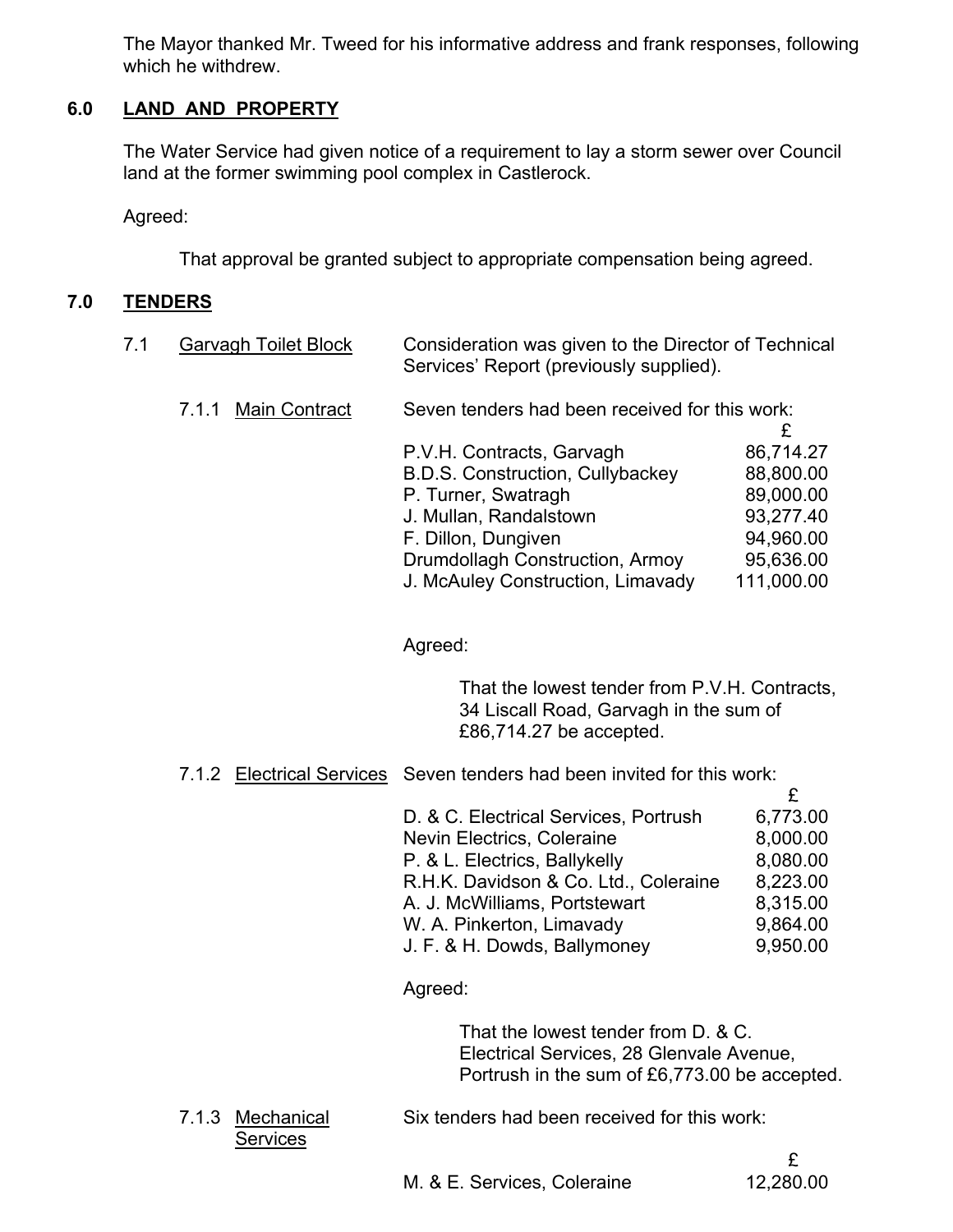| D. Mooney, Rasharkin<br>Bateson Bros., Magherafelt<br>P. & H. Services Ltd., Coleraine | 14,935.00<br>15,148.00<br>15,371.00 |
|----------------------------------------------------------------------------------------|-------------------------------------|
| R. & F. Mechanical, Ballymoney<br>B. McKay, Randalstown                                | 18,391.00<br>35,890.00              |

Agreed:

 That the lowest tender from M.& E. Services, 25 Avonbrook Gardens, Coleraine in the sum of £12,280.00 be accepted.

 The adjusted figure to take account of the actual electrical and mechanical tenders reduced the cost of the toilet block to £80,517.27.

Ten tenders had been received for these works:

|                                       | Carrick Dhu (£) | The Warren $(E)$ |
|---------------------------------------|-----------------|------------------|
| Ashleigh Contracts, Ballynahinch      | 29,000.00       | 35,000.00        |
| Easi-Fall Ltd., Cheshire              | 28,995.00       | 34,888.00        |
| Env. Street Furniture, Newtownabbey   | 29,000.00       | 34,274.00        |
| Hags, Dorset                          | 28,999.06       | 34,999.07        |
| Komplan Ltd., Milton Keynes           | 28,846.00       | 34,982.00        |
| Little Tikes Commercial Play Systems, |                 |                  |
| Merseyside                            | 29,000.00       | 35,000.00        |
| Playworld System, Herefordshire       | 29,000.00       | 35,000.00        |
| Record Playground Equipment Ltd.,     |                 |                  |
| North Yorkshire                       | 28,000.00       |                  |
| S. M. P. Playgrounds Ltd., Surrey     | 28,998.21       | 34,075.41        |
| Street Play Leisure Ltd., Bangor      | 29,000.00       | 35,000.00        |
|                                       |                 |                  |

Agreed:

 That the tenders from Street Play Leisure Ltd., in conjunction with Wicksteed Leisure, be accepted in the sums of:

 Carrick Dhu - £29,000.00 The Warren - £35,000.00

7.3 Soccer and Bowling Consideration was given to the Director of Leisure<br>Pavilion - The Warren, Services' Report, circulated at the meeting. Services' Report, circulated at the meeting. **Portstewart** 

> Mr. R. Smyth, W. & M. Given Architects, was also in attendance for this item.

7.3.1 Mechanical Five tenders had been returned for this work:

<sup>7.2</sup> Carrick Dhu and The Consideration was given to the Director of Leisure<br>Warren Play Areas Services' Report (previously supplied). Services' Report (previously supplied).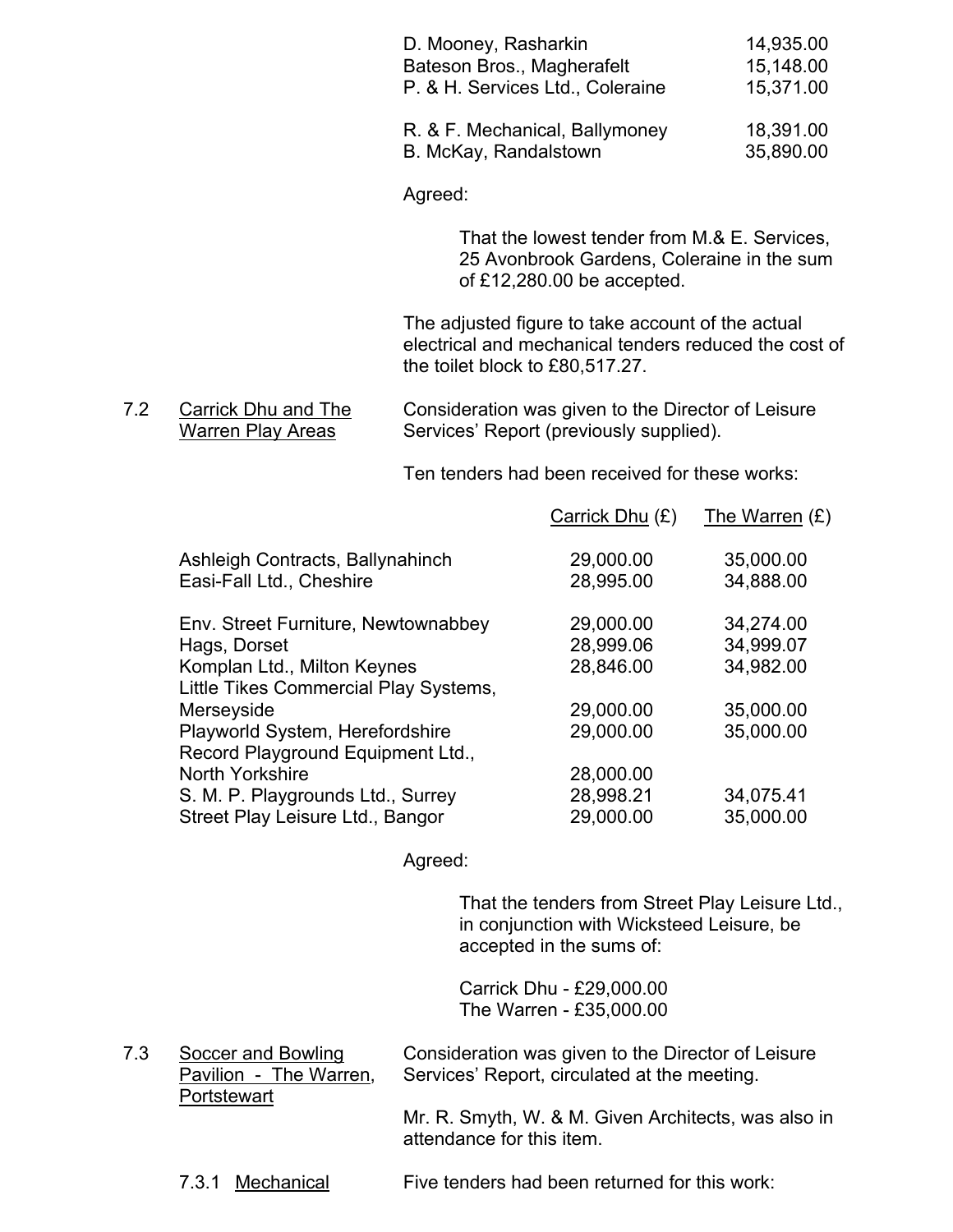#### **Services**

| P. & H. Services, Coleraine             | 59,794.00 |
|-----------------------------------------|-----------|
| Bateson Bros., Magherafelt              | 63,164.00 |
| R. & F. Mechanical Services, Ballymoney | 67,215.00 |
| Dan Mooney, Rasharkin                   | 68,690.00 |
| A. Rankin & Sons, Castledawson          | 68,909.00 |

Agreed:

 That the lowest tender from P. & H. Services, Coleraine, in the sum of £59,794.00 be accepted.

#### 7.3.2 Electrical Six tenders had been returned for this work: **Services**

| Nevin Electrics, Coleraine                       | 25,979.00 |
|--------------------------------------------------|-----------|
| James Haughey & Co., Ballymena                   | 29,867.00 |
| A. J. McWilliams, Portstewart                    | 30,376.00 |
| J. F. & H. Dowds, Ballymoney                     | 32,950.00 |
| <b>Braid Electrical Services Ltd., Ballymena</b> | 33,728.00 |
| H. M. Electrics Ltd., Maghera                    | 34,357.00 |

Agreed:

 That the lowest tender from Nevin Electrics, Coleraine in the sum of £25,979.00 be accepted.

7.3.3 Main Contract Twelve tenders had been returned for this work:

| R. & Sons Construction Ltd., Claudy  | 427,981.00 |
|--------------------------------------|------------|
| Euroframe Construction, Cookstown    | 438,000.00 |
| P. V. H. Contracts, Garvagh          | 450,000.00 |
| O'Neill & Brady Ltd., Coalisland     | 468,750.00 |
| W. & H. Alexander, Omagh             | 472,322.77 |
| J. P. M. Contracts Ltd., Dungannon   | 477,000.00 |
| S. M. C. Contracts, Garvagh          | 488,291.65 |
| J. Wilson Builders Ltd., Portglenone | 522,860.00 |
| C. J. Dillon & Sons, Randalstown     | 549,275.00 |
| J. S. Dunlop, Ballymoney             | 554,811.62 |
| J. Kennedy & Co. Ltd., Coleraine     | 559,912.00 |
| Heron Bros. Ltd., Dungiven           | 598,827.00 |
|                                      |            |

 The pavilion had to be completed by Summer 2002 and investigations by Council's consultants had revealed that the company who submitted the lowest tender, R. & Sons Construction Ltd., did not have the necessary resources, performance or experience to carry out the contract by that date.

Agreed: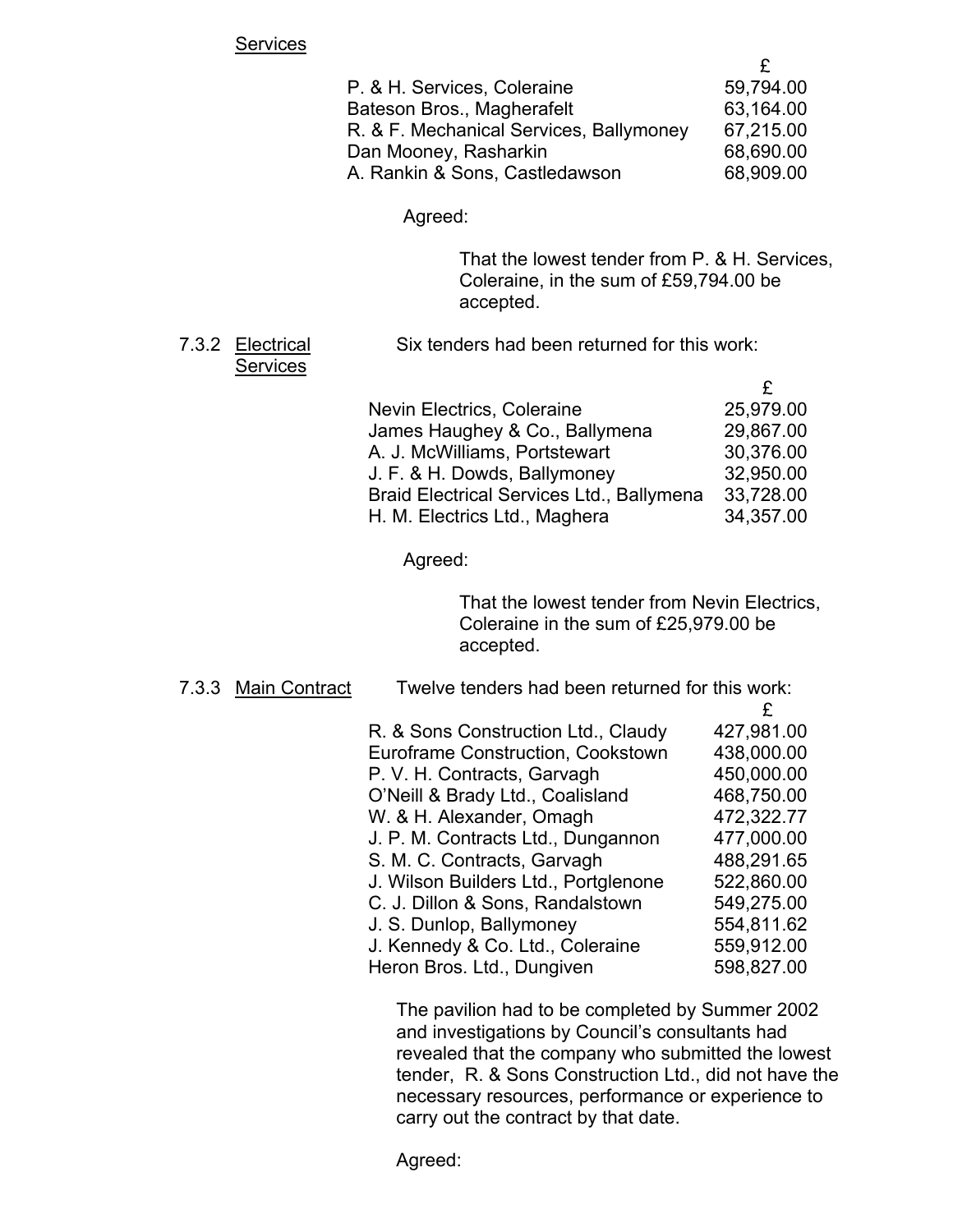That the second lowest tender from Euroframe Ltd., Cookstown, in the sum of £438,000.00 be accepted.

Mr. Smyth withdrew from the meeting.

#### **8.0 NORTHERN IRELAND LOCAL GOVERNMENT ASSOCIATION – SUMMARY REPORT - THE LOCAL GOVERNMENT CONFERENCE 2001**

 The report of the Northern Ireland Local Government Association was considered (previously supplied).

 Members agreed to defer consideration of this report until the Policy and Development Committee meeting on 15<sup>th</sup> January, 2002.

### **9.0 CRIMINAL JUSTICE REVIEW**

The reports of the Northern Ireland Office were considered (previously supplied), viz:

- (a) Criminal Justice Review Implementation Plan
- (b) Justice Northern Ireland Bill And Explanatory Notes

Agreed:

 That a full discussion of these documents would take place at a special meeting of Council early in 2002.

### **10.0 NORTHERN IRELAND COURT SERVICE - EQUALITY IMPACT ASSESSMENT**

 The report of the Northern Ireland Court Service on Criminal Justice Review Group's Equality Impact Assessment, was considered (previously supplied).

Agreed:

 That a full discussion of this document would also take place at the special meeting of Council early in 2002.

#### **11.0 THE NORTHERN HEALTH AND SOCIAL SERVICES COUNCIL**

Consideration was given to the Minutes of the Northern Health and Social Services Council on  $7<sup>th</sup>$  November, 2001(previously supplied).

Noted.

# **12.0 NORTHERN IRELAND CENTRE IN EUROPE**

 Consideration was given to the programmes from the Northern Ireland Centre in Europe (previously suppled), viz:

(a) Building Sustainable Prosperity – Programme Summary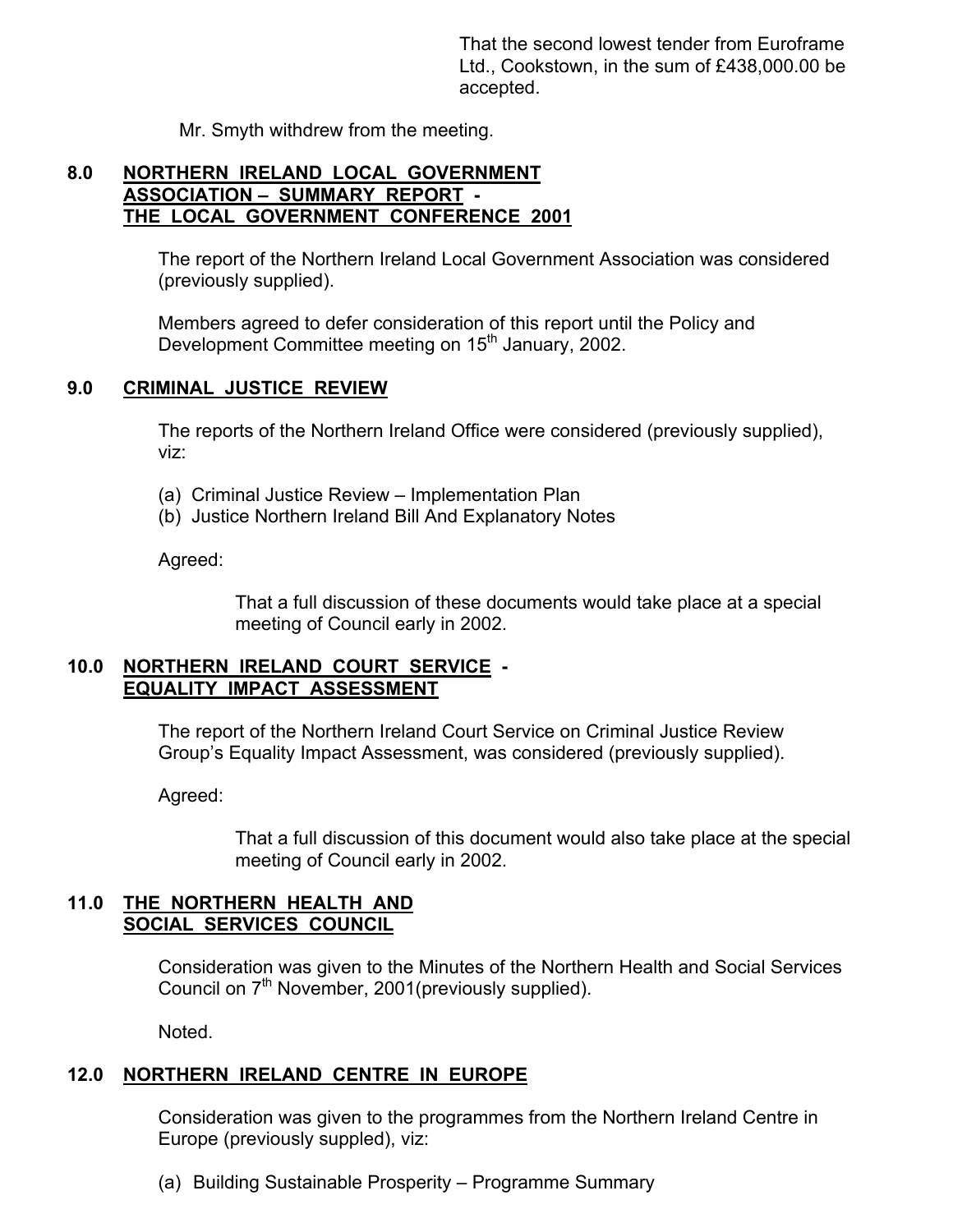(b) Peace II - Programme Summary.

Noted.

## **13.0 POST OFFICE**

 Read letter from the Post Office advising that The Salmon Leap Post Office, 71 Castleroe Road, Coleraine would be closing on 18<sup>th</sup> December, 2001.

 Reference was made to a Post Office subsidy scheme, to support sub post offices in rural areas and it was agreed that a copy of this would be sent to members.

#### **14.0 DEPARTMENT OF HEALTH, SOCIAL SERVICES AND PUBLIC SAFETY**

 Read letter from the Department of Health, Social Services and Public Safety advising that the nomination of the Deputy Mayor to the Board of the Fire Authority for Northern Ireland had been unsuccessful.

Noted.

# **15.0 DEPARTMENT OF THE ENVIRONMENT**

Read letter from the Department of the Environment advising the appointment of Councillor Mullan and The Town Clerk and Chief Executive as members of the Local Government Staff Commission, for a four year period from 1<sup>st</sup> December, 2001.

Noted.

### **16.0 NORTH-EASTERN EDUCATION AND LIBRARY BOARD**

Tabled:

 Minutes of the North-Eastern Education and Library Board dated 30<sup>th</sup> October, 2001.

#### **17.0 NORTHERN HEALTH AND SOCIAL SERVICES BOARD**

Tabled:

Director of Social Services Annual Report - 1<sup>st</sup> April, 2000 to 31<sup>st</sup> March, 2001.

# **18.0 THE PLANNING SERVICE**

Tabled:

Annual Report and Accounts 2000/01.

# **19.0 COMMUNITY RELATIONS COUNCIL**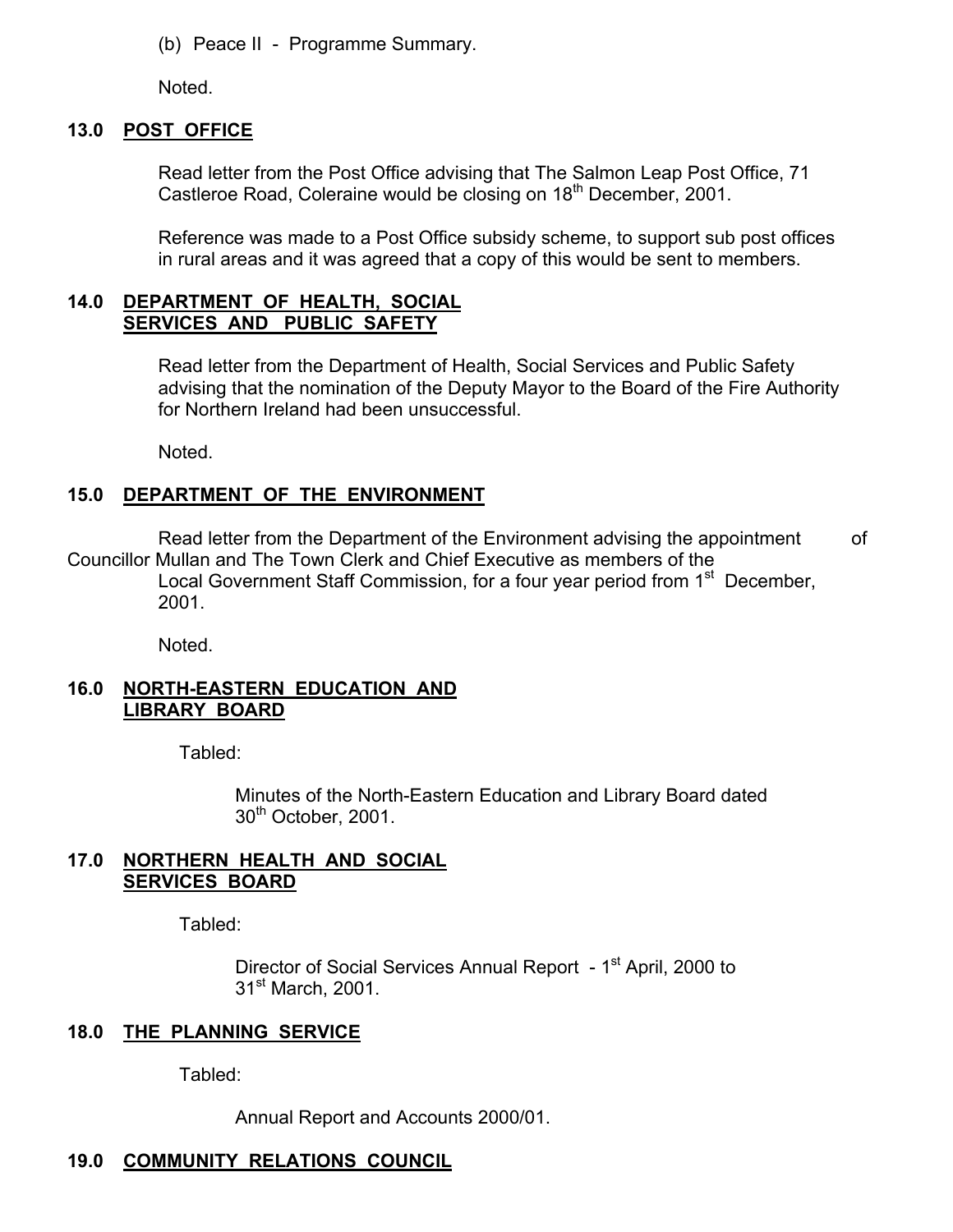Tabled:

Annual Report 2001.

# **20.0 NORTHERN IRELAND ECONOMIC COUNCIL**

Tabled:

Annual Report 2000-2001.

# **21.0 NORTHERN IRELAND HOUSING COUNCIL**

 In response to questions from members, it was agreed that the Town Clerk and Chief Executive write to the Housing Council to clarify their protocol regarding invitation to their meetings of the Mayor/Chair of the Council area in which the meeting is being held.

# **22.0 DOCUMENTS FOR SEALING**

Resolved:

That the following documents be sealed:

| <b>Cemetery Titles</b> | <b>Grant of Right of Burial Deeds</b> |
|------------------------|---------------------------------------|
|                        | Register Nos. 2769 – 2770 inclusive:  |

| Agherton    | -1                       |
|-------------|--------------------------|
|             | $\overline{\phantom{a}}$ |
| Coleraine   | $\blacktriangleleft$     |
| Kilrea      | $\sim$                   |
| Portstewart | -                        |
|             | <b>Ballywillan</b>       |

# **23.0 CORPORATE SERVICES REPORT**

The Report of the Director of Corporate Services was considered (previously supplied).

Matters arising:

23.1 Capital Programme Discussion ensued regarding various aspects 2002 - 2007 of the Capital Programme and the Director of Corporate Services responded to members' questions and comments.

Agreed:

 That the Capital Programme 2002 – 2007 be adopted.

23.2 Petty Cash Account In response to previous queries by members regarding reporting of Petty Cash Account information, an outline of payments made from the Account was detailed.

It was proposed by Councillor Watt and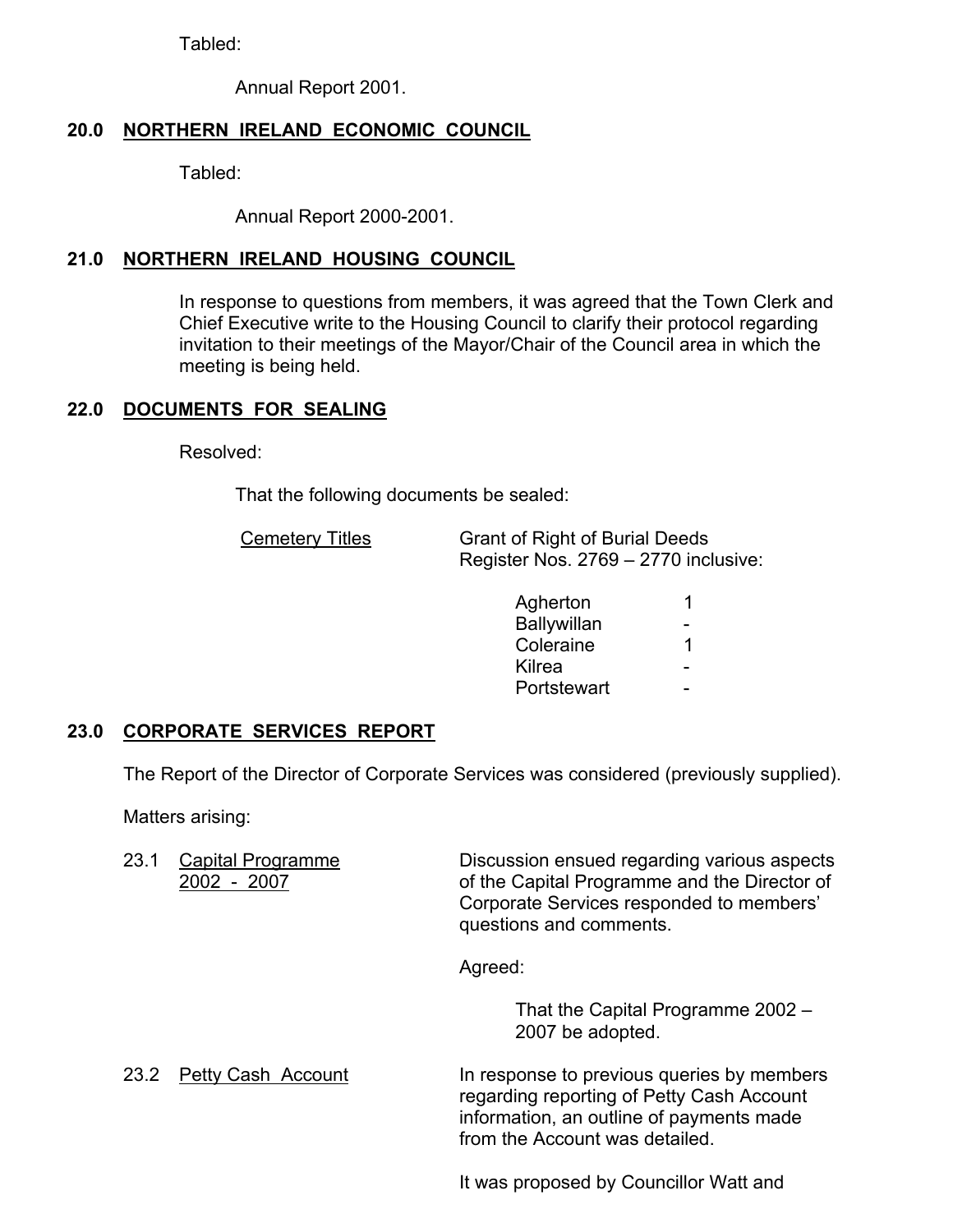seconded by Councillor Mrs. Johnston:

 That the current format of reporting on Petty Cash be retained.

 On a request for a recorded vote, the proposal was put to the Meeting and members voted thus:

 For: The Deputy Mayor, Alderman Mrs. Black, Councillors Bradley, Hillis, Mrs. Johnston, King, McClarty, McPherson and Watt (9).

Against: The Mayor, Aldermen Creelman, Leonard and McClure, Councillors Ms. Alexander, Deans, Mrs. Fielding, McLaughlin and Mullan (9).

 Abstained: Councillors Barbour, Mrs. Church and McQuillan (3).

 As the proposal failed to carry, the Director of Corporate Services would provide information on options for a breakdown of the Petty Cash **Petty Cash Account to the January 2002** meeting of **Policy and Development.** 

 23.3 Accounts Council noted that creditors' payments, as per lists circulated, had been issued as follows:

| Revenue A/C        | $\sim$ 100 $\mu$                  | £532,420.62 |
|--------------------|-----------------------------------|-------------|
| Capital A/C        | <b>Contract Contract</b>          | £641,569.70 |
| Petty Cash Account | <b>Contract Contract Contract</b> | £59,553.74  |

 In response to various queries, members were advised that information on the costs for corporate marketing would be available at the end of the meeting from the Finance Officer. A detailed report on Corporate Marketing would be presented at the Policy and Development Committee meeting in January 2002.

 23.4 Appointments Members noted information on new appointments contained in the report, viz:

Leisure Services Department

 Manager – Kilrea Sports Hall (new post) Mr. B. Tohill.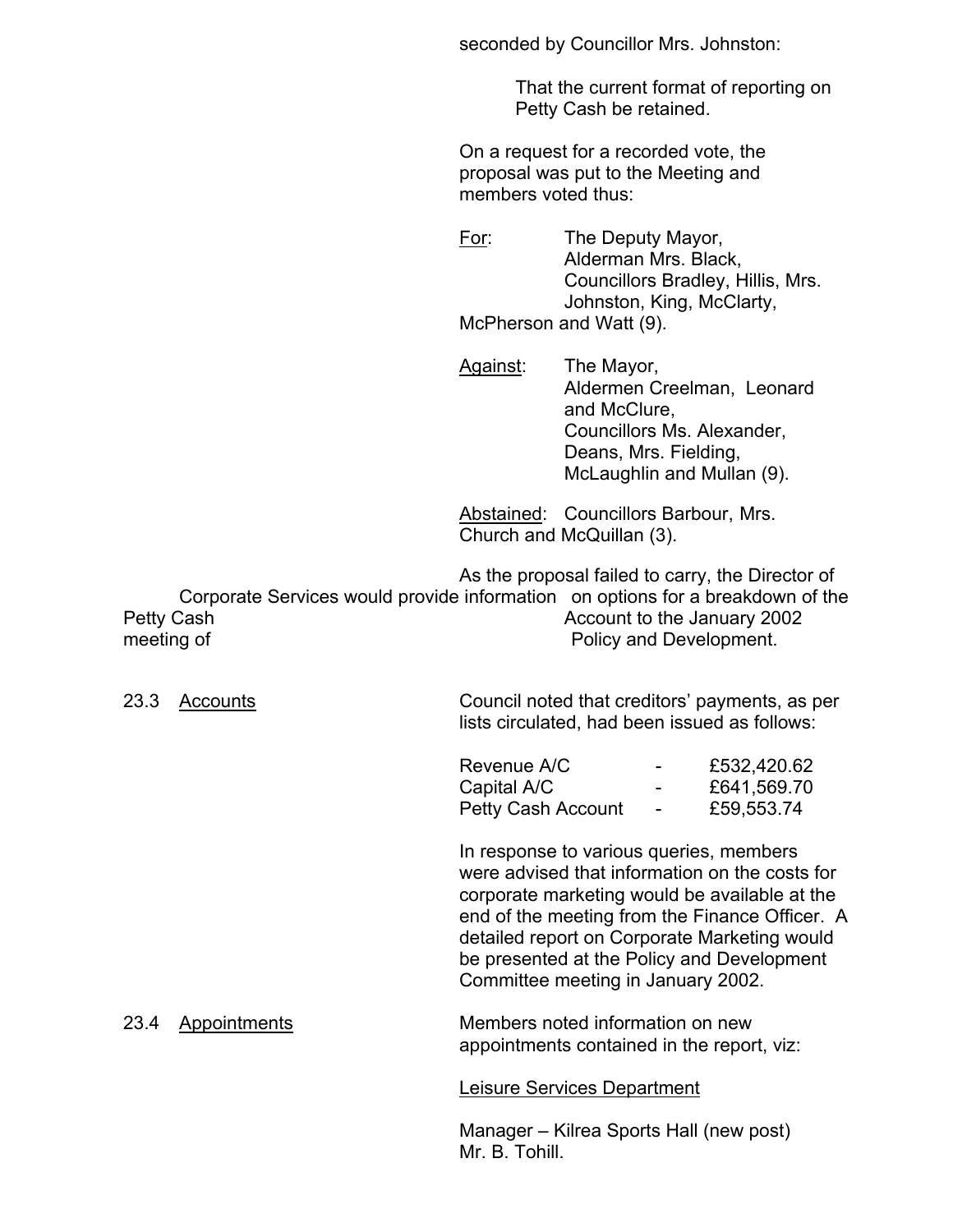Supervisor – Kilrea Sports Hall (new post) Mr. G. Rankin.

#### Technical Services Department

 Landfill Site Manager (replacement) Mr. B. Crawford.

#### Environmental Health Department

 Clerical Assistants (2) (replacement) Ms. P. McAfee and Miss J. McBride.

#### Chief Executives's Department

 Part-Time Cleaner (2) (replacement) Mr. M. Brady and Mrs. J. Watt.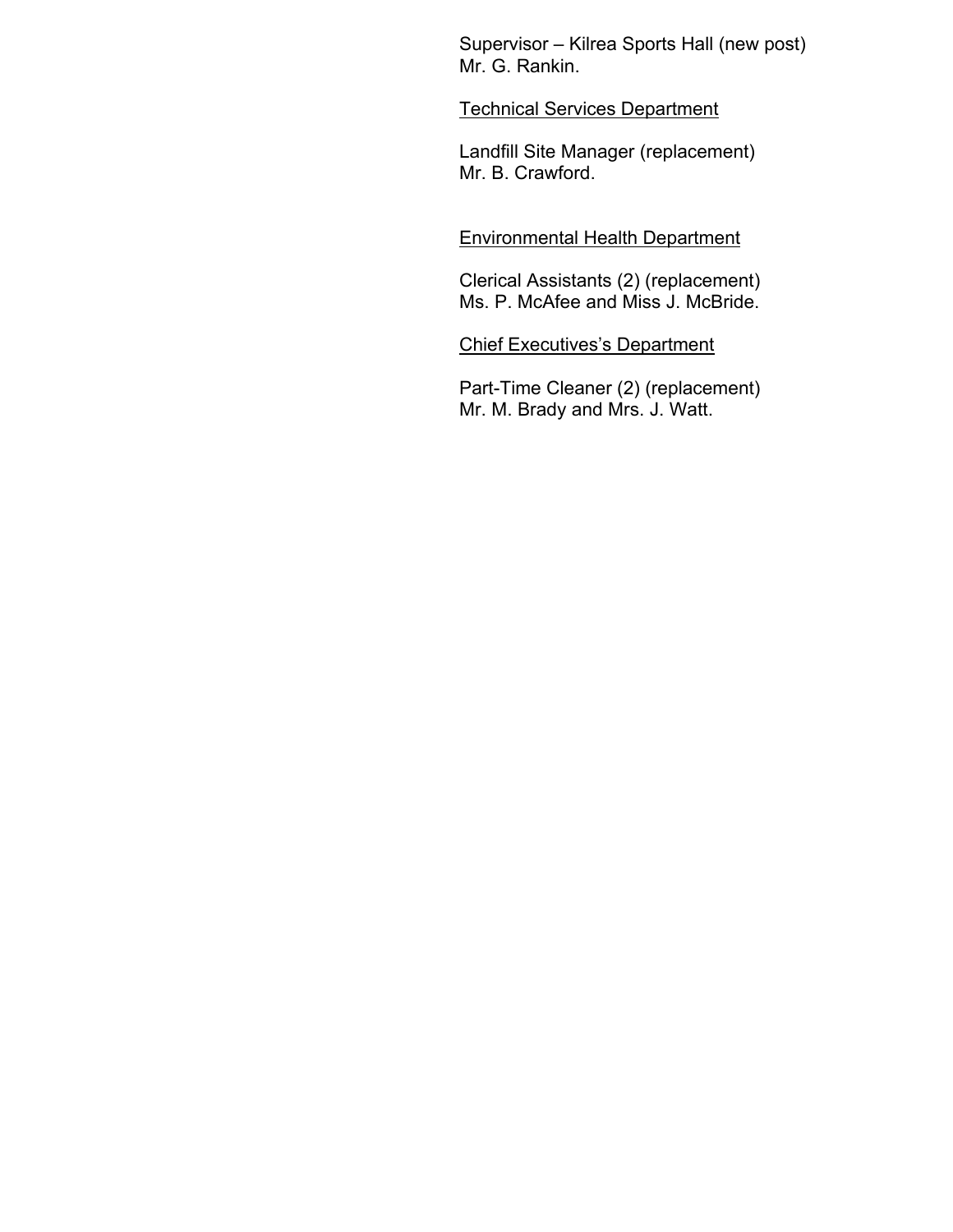#### **LEISURE AND ENVIRONMENT COMMITTEE**

# **2nd January, 2002.**

| <b>Present:</b>                   | Councillor R. A. McPherson, in the Chair                                                                                                                                                                                                                                                                 |                                                                                                       |  |  |
|-----------------------------------|----------------------------------------------------------------------------------------------------------------------------------------------------------------------------------------------------------------------------------------------------------------------------------------------------------|-------------------------------------------------------------------------------------------------------|--|--|
|                                   | The Mayor, Councillor J. J. Dallat (Items 3.0 - 13.1.1)                                                                                                                                                                                                                                                  |                                                                                                       |  |  |
|                                   | The Deputy Mayor, Councillor R. D. Stewart                                                                                                                                                                                                                                                               |                                                                                                       |  |  |
|                                   | <b>Aldermen</b>                                                                                                                                                                                                                                                                                          |                                                                                                       |  |  |
|                                   | E. T. Black (Mrs.)<br>W. T. Creelman<br>(Items $1.0 - 5.4$ )                                                                                                                                                                                                                                             | <b>B.</b> Leonard<br>W. J. McClure                                                                    |  |  |
|                                   | <b>Councillors</b>                                                                                                                                                                                                                                                                                       |                                                                                                       |  |  |
|                                   | C. S. Alexander (Ms.)<br>J. M. Bradley<br>O. M. Church (Mrs.)<br>T. J. Deans<br>E. P. Fielding (Mrs.)<br>N. F. Hillis                                                                                                                                                                                    | E. A. Johnston (Mrs.)<br>W. A. King<br>G. L. McLaughlin<br>A. McQuillan<br>E. M. Mullan<br>W. J. Watt |  |  |
| <b>Officers in</b><br>Attendance: | Town Clerk and Chief Executive, Director of Leisure Services,<br>Director of Environmental Health, Director of Technical Services,<br>Museum Officer (Items 1.0 - 5.7), Principal Building Control<br>Officer (Items 1.0 - 5.7), Principal Administrative Officer and<br><b>Administrative Assistant</b> |                                                                                                       |  |  |

**Apologies:** Alderman Mrs. Armitage, Councillors Barbour and McClarty

#### **1.0 NEW YEAR WISHES**

The Chairman wished everyone a happy and peaceful New Year.

#### **2.0 CONGRATULATIONS**

 The Chairman congratulated Councillor King on being awarded an MBE in the New Year's Honours List.

Members expressed their congratulations to Councillor King by a round of applause.

Councillor King thanked members for their kind remarks.

 The Chairman also congratulated the following residents of the Borough on having been similarly honoured:

Professor P. Roebuck - C.B.E.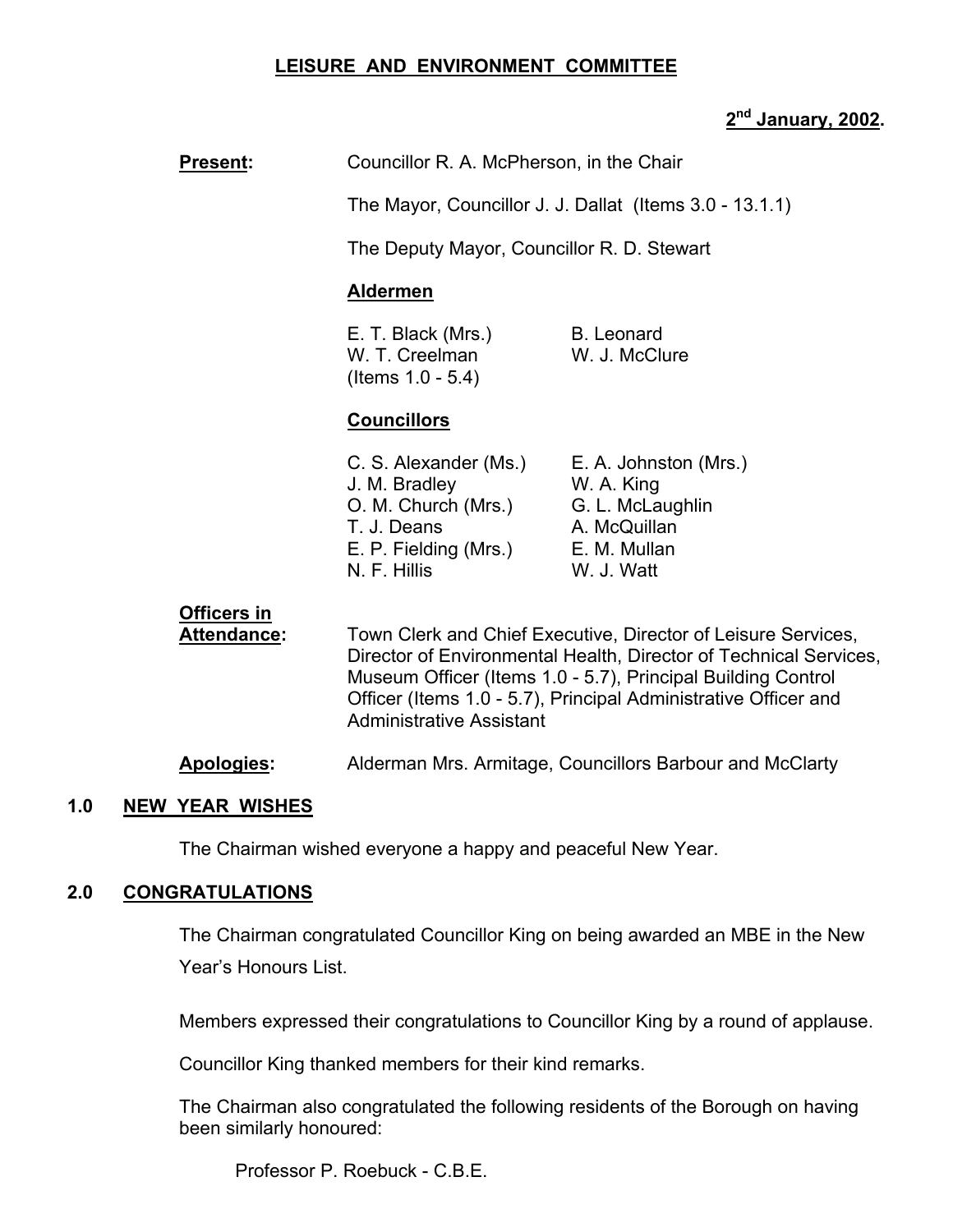Mrs. M. E. Connolly - M.B.E. Mr. J. A. Milliken - M.B.E. Sgt. L. W. J. Robinson - Q.P.M.

 The Chief Executive had already written to the recipients conveying Council's warmest congratulations and the Mayor would be hosting a reception for them in the near future.

#### **3.0 NORTH COAST WASTEWATER TREATMENT WORKS**

The Chairman welcomed Messrs. W. Duddy, B. Devenney and D. McKeown from the Water Service, who were in attendance to update Committee on the North Coast Wastewater Treatment Works project.

Mr. Devenney advised that the proposed treatment works was required in order to comply with EC legislation and outlined the inter-related infrastructure improvements at Articlave, Coleraine, Castlerock, Portrush and Portstewart.

Committee noted that the main treatment works were to be sited at Craigtown More, Portstewart. The estimated cost of the scheme was £36.5 million with work due to commence during 2003/2004 and be completed by 2007/2008.

A full discussion ensued on this project during which the representatives answered various members' questions.

The Chairman thanked Messrs. Duddy, Devenney and McKeown for attending after which they withdrew.

# **4.0 LEISURE SERVICES REPORT**

The Report of the Director of Leisure Services was considered (previously supplied).

Matters arising:

4.1 Flowerfield Arts Centre, Committee welcomed the offer of a grant of 75% from the Arts Council of Northern Ireland Lottery Fund for the re-development and

refurbishment of Flowerfield Arts Centre.

 Council's architects had estimated the cost of the scheme at £1,850,500. With a grant offer of 75% the net cost to Council would be £462,625. The sum of £500,000 had been provided for in the capital programme.

 A select list of tenderers for the project would now be prepared.

 4.2 Causeway Museum Service The Chairman welcomed Ms. H. Perry, Museum Officer, who was in attendance to present a draft Memorandum of Agreement on the Causeway

Museum Service (previously supplied).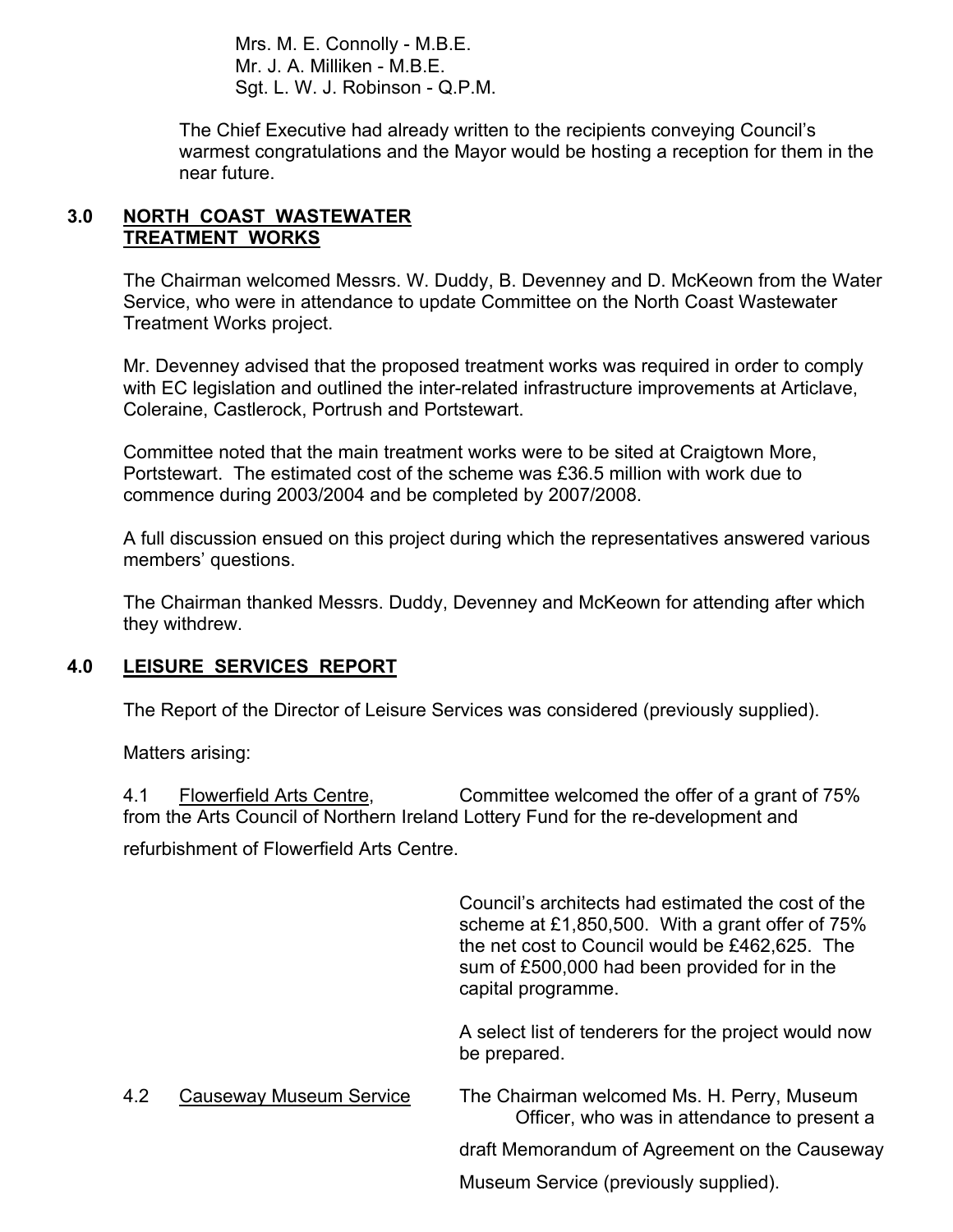Ms. Perry elaborated on the contents of the agreement which outlined the governance and operation of the Museum Service.

 Discussion ensued on this topic during which Ms. Perry and the Director of Leisure Services answered and noted members' queries on this topic.

 The Chairman thanked Ms. Perry for her presentation.

 4.3 Riverside Theatre - Council had an agreement on matched subvention Subvention **Subvention funding with the University of Ulster in respect of** 

operation of the Riverside Theatre.

The sum of £44,000 had been allocated in the current estimates.

Attendances at the Theatre had been badly affected by the foot and mouth disease crisis and the Theatre's Board of Trustees had requested additional financial assistance for 2001/2002. The University of Ulster had confirmed an increase of their financial support to the Theatre to £51,562; a similar amount was sought from Council.

Following discussion it was proposed by Alderman Mrs. Black, seconded by Councillor Watt and recommended:

> That in the light of the extenuating circumstances Council increase its financial support to the Riverside Theatre to £51,562 for the current financial year only.

 It was also agreed that a meeting be arranged with the Board of Trustees to discuss the operation of the Theatre.

4.4 Coleraine Leisure Centre Committee noted that the new Fitness Suite at and Kilrea Sports Hall Coleraine Leisure Centre and the new Sports Hall in Kilrea had been completed and handed over to Council.

Recommended:

 That the Director of Leisure Services arrange official openings at both venues in the near future.

the

4.5 For Information The Director of Leisure Services provided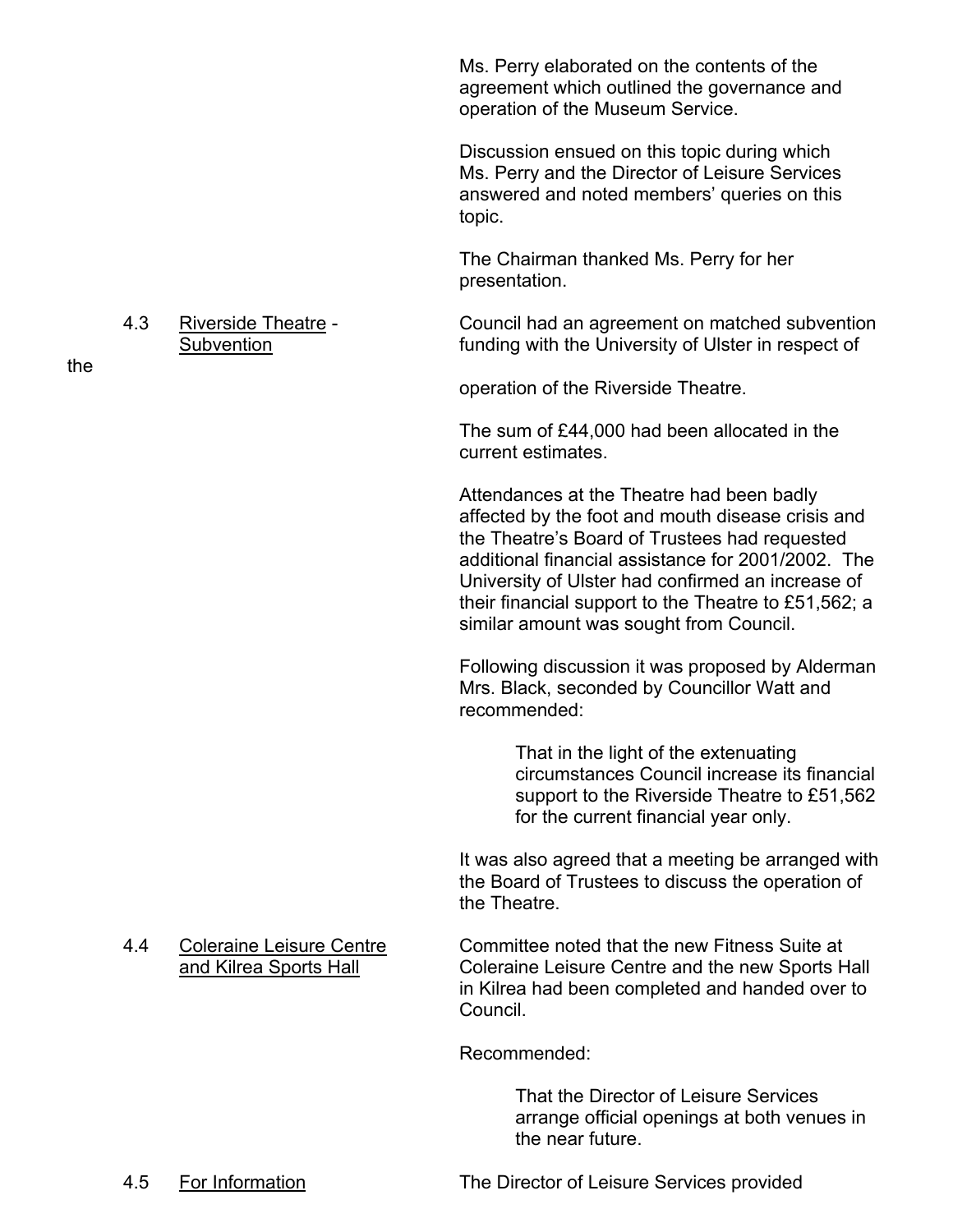information in his report on the following:

Flowerfield Arts Centre - Arts & Crafts Courses - January - April 2002.

# **5.0 TECHNICAL SERVICES REPORT**

The Report of the Director of Technical Services was considered (previously supplied).

Matters arising:

5.1 Street Trading Legislation Committee noted that consultation documents on the new street trading legislation had been distributed to all relevant bodies. Representations had been requested to be submitted by 11<sup>th</sup> January, 2002 and these would be reported to Council for consideration in due course.

> Consideration was given to the undernoted draft policy documents (previously supplied):

- 1. Draft Mobile Licence Policy
- 2. Draft Enforcement/Seizure Policy
- 3. Draft Temporary Licence Policy
- 4. Proposed Licensing Fees
- 5. Criteria for Award of Licences

Following an explanation of the policies and subsequent discussion it was recommended:

That Council adopt these policy documents.

 5.2 Re-surfacing at Carrick Dhu Five tenders had been received for re-surfacing Caravan Park, Portrush work at Carrick Dhu Caravan Park, Portrush, viz:

| $1_{-}$ | Patrick Bradley Ltd.           | 12,250 |
|---------|--------------------------------|--------|
|         | R.J. Maxwell & Son Ltd.        | 15,735 |
| 3.      | B. Mullan & Sons (Contractors) |        |
|         | Ltd.                           | 17,780 |
|         | Kennedy Quarries Ltd.          | 19,425 |
| 5.      | F.P. McCann Ltd.               | 20,850 |

Recommended:

 That Council accept the lowest tender from Patrick Bradley Ltd. in the sum of £12,250.

- 5.3 Entertainments Licences
	-

5.3.1 The Three Oaks, An application for the grant of an Entertainments Aghadowey Licence had been received in respect of:

The Three Oaks, 101 Mullaghinch Road,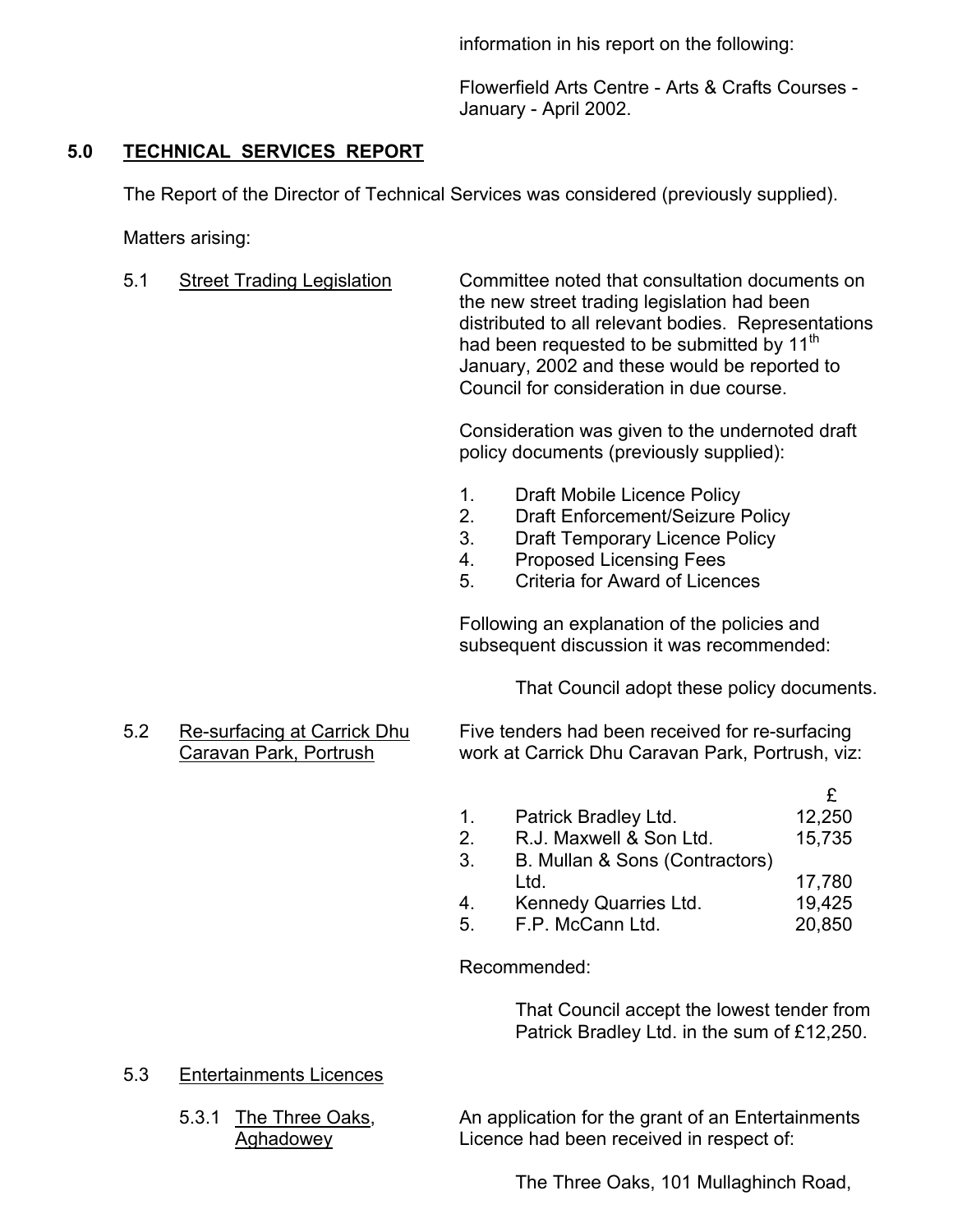Aghadowey, Coleraine. Recommended:

That an Entertainments Licence be granted.

5.3.2 The Londonderry Hotel, An application for the renewal of an Entertainments Portrush Licence had been received in respect of:

> The Londonderry Hotel, 39-41 Main Street, Portrush.

### Recommended:

 That the Entertainments Licence be renewed with a special condition pertaining to Ground Floor - Retro Bar and Docksiders viz:

#### "Appendix 'E'

 The licensee shall adopt in full all conditions pertaining to Appendix 'E' - Additional Conditions for Places of Entertainment Providing Dance Events.

 These conditions shall be met by providing the following:

- (a) First aid boxes
- (b) Written drugs policy
- (c) Incident log book
- (d) Registration of door supervisors
- (e) Agreed signage re admissions/ searches
- (f) Access to free drinking water
- (g) Drugs information leaflets
- (h) Cloakroom facility
- (i) Registration of female door supervisors
- (j) Trained medical cover
- (k) Designated rest area
- (l) Air conditioning
- (m) In-house training for staff

 Requirements 2(k) and 2(l) will be individually assessed to ensure adequate provision of these requirements."

 5.4 North West Regional Waste Consideration was given to the Executive Management Summary and Implementation Sections of the North West Regional Waste Management Plan (previously supplied).

> The Director of Technical Services elaborated on the aims and objectives of the Plan and Committee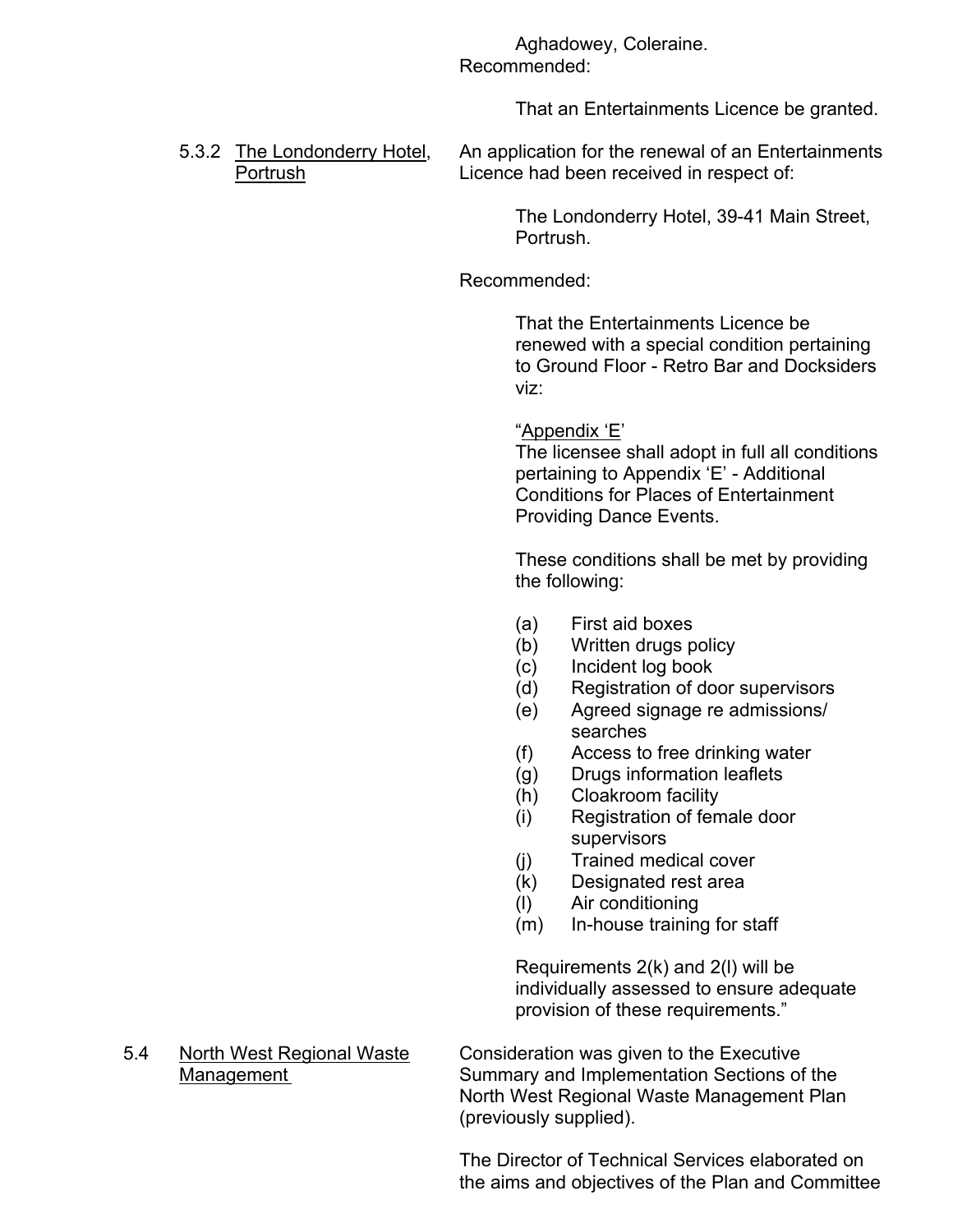noted the revised implementation timetable as detailed in the report.

A full discussion ensued on this topic during which the Director of Technical Services answered various members' questions. Concern was expressed at the delay in the release of the necessary finance from the Department to commence implementation of the Plan. The Director of Technical Services advised that he would be attending a meeting on  $7<sup>th</sup>$  January, 2002 at which this matter would be raised.

Council is recommended to adopt the Waste Management Plan.

5.5 Building Control

5.5.1 Approvals Approval had been given for thirty-seven applications.

 5.6 Waste Management - The Consideration was given to information, as detailed Duty of Care in the report, on a consultation paper issued by the Department of the Environment proposing the imposition of a duty of care on persons concerned with controlled waste.

Following discussion it was recommended:

 That Council welcome the introduction of the regulations and make specific comment on the undernoted matters:

- (i) The description of waste in the documentation requires the use of six digit code system from the European Waste Catalogue and based loosely on the source of waste. An alternative simpler descriptive method should be considered;
- (ii) The Department refers to the enforcement for fly tipping (i.e. disposing of waste without a waste management licence). This at present rests with local Councils who have the responsibility for issuing disposal licences. It is the intention to introduce legislation transferring the waste management licensing function to the Department and the enforcement duty for non-compliance in the form of fly tipping be included in the transfer.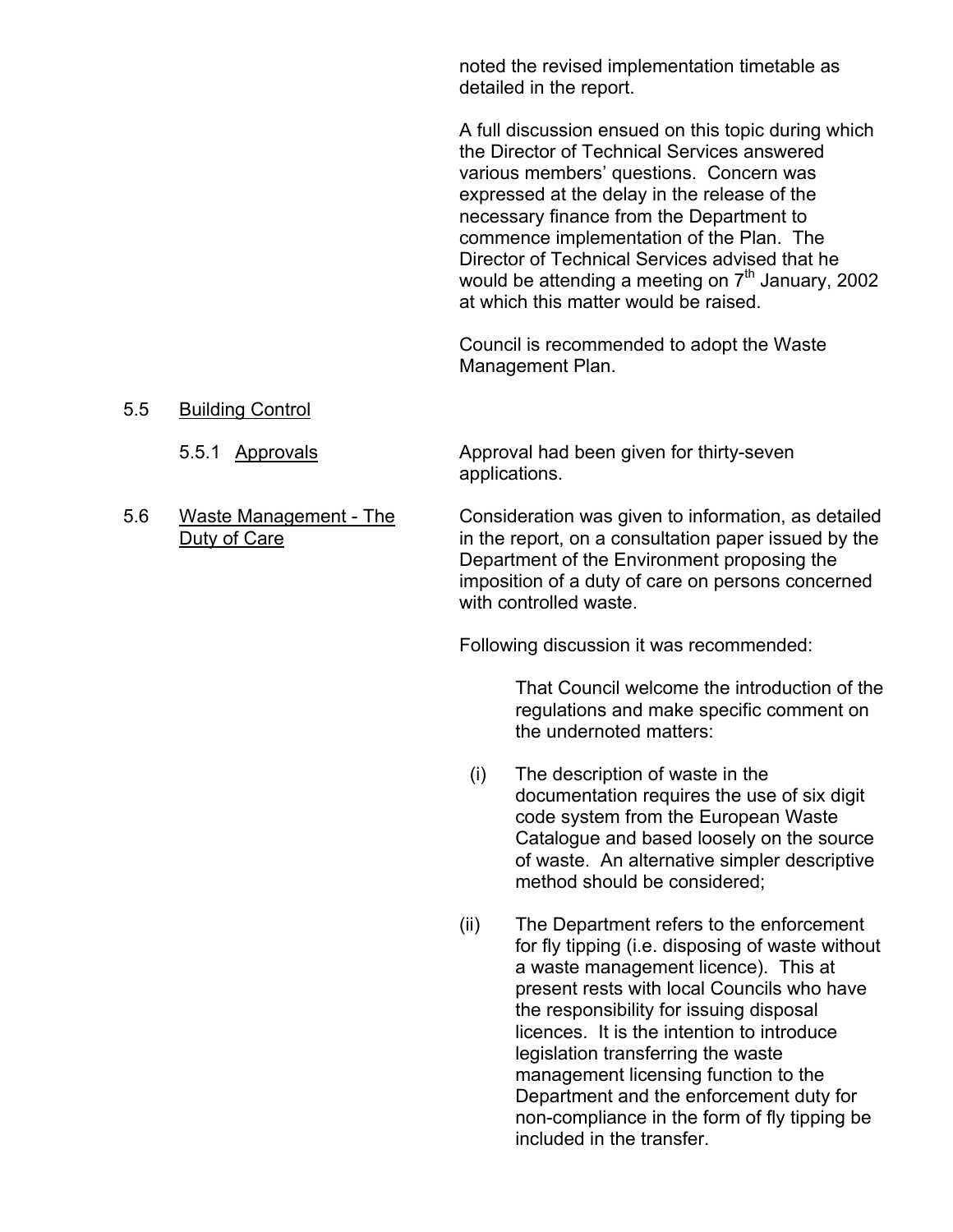5.7 Areas of Special Scientific Consideration was given to information, as detailed<br>Interests (A.S.S.I.s) Northern in the report, on a consultation document issued in the report, on a consultation document issued **Ireland** by the Department of the Environment on proposals for future management and protection of A.S.S.I.s in Northern Ireland.

> Council is recommended to welcome the proposals.

# **6.0 ENVIRONMENTAL HEALTH REPORT**

The Report of the Director of Environmental Health was considered (previously supplied).

Matters arising:

6.1 Legal Proceedings

|     |     | 6.1.1 | Health and Safety at<br>Work (N.I.) Order 1978 -<br><b>Fatal Accident</b> | Deputy Mayor and agreed:         | It was proposed by the Mayor, seconded by the                                      |  |  |
|-----|-----|-------|---------------------------------------------------------------------------|----------------------------------|------------------------------------------------------------------------------------|--|--|
|     |     |       | Investigation                                                             |                                  | That this matter be considered "In<br>Committee" at the end of the meeting.        |  |  |
|     | 6.2 |       | <b>Food Safety</b>                                                        |                                  | Consideration was given to policy documents<br>and relevant sections of procedures |  |  |
|     |     |       |                                                                           |                                  | consequential to those policies (previously                                        |  |  |
|     |     |       |                                                                           | supplied) regarding food safety. |                                                                                    |  |  |
|     |     |       |                                                                           |                                  | Following discussion it was recommended:                                           |  |  |
|     |     |       |                                                                           |                                  | That Council formally approve the<br>undernoted policy documents:                  |  |  |
|     |     |       |                                                                           | <b>FSP 003 C</b>                 | <b>Policy for Sampling Foodstuffs</b><br>for Chemical Analysis                     |  |  |
|     |     |       |                                                                           | <b>FSP 003 M</b>                 | <b>Policy for Sampling Foodstuffs</b><br>for Microbiological<br>Examination        |  |  |
|     |     |       |                                                                           | FSP 004 (1)                      | <b>Food Safety Enforcement</b><br>Policy                                           |  |  |
|     |     |       |                                                                           | FSP 004 (2)                      | <b>Food Standards Enforcement</b><br>Policy                                        |  |  |
|     |     |       | <b>FSP 006</b>                                                            | <b>Enforcement Concordat</b>     |                                                                                    |  |  |
|     |     |       |                                                                           |                                  | FCPRO C005<br>Food                                                                 |  |  |
|     |     |       | <b>Safety Incidents Policy</b>                                            | FCPRO C006                       | <b>Food Complaints Investigation</b><br>Procedure                                  |  |  |
| 7.0 |     |       | SPECIAL MEETING OF COUNCIL -                                              |                                  |                                                                                    |  |  |

**7.0 SPECIAL MEETING OF COUNCIL - CRIMINAL JUSTICE REVIEW** IMPLEMENTATION PLAN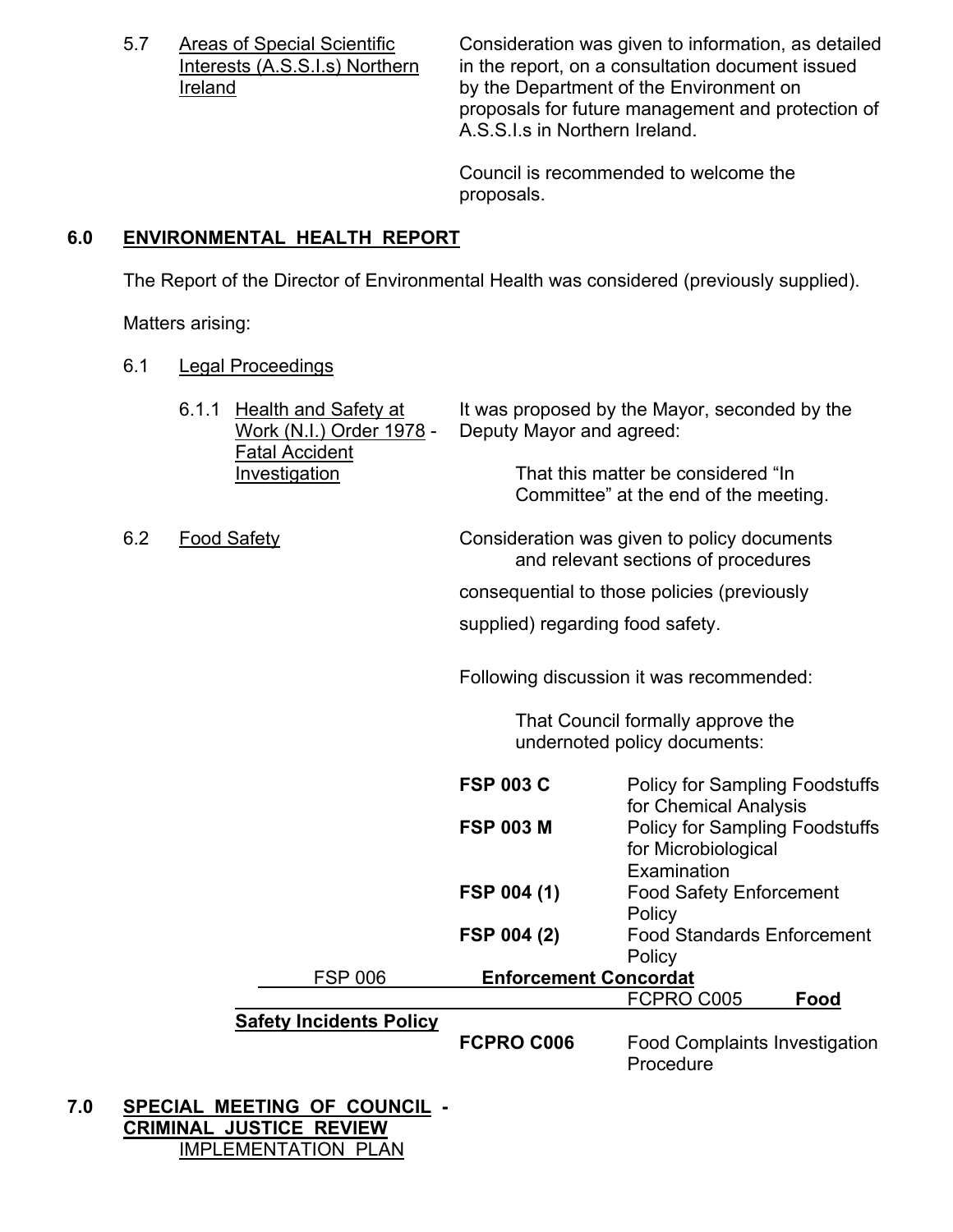It was recommended that the special meeting of Council to consider the Criminal Justice Review Implementation Plan be held on Tuesday, 29<sup>th</sup> January, 2002 at

7.30 p.m.

#### **8.0 LOCAL GOVERNMENT AUDIT**

Reported that the Local Government Auditor would be in attendance on Thursday, 7<sup>th</sup> February, 2002 at 11.00 a.m. for the purpose of auditing Council's accounts for 2000/2001.

Noted.

### **9.0 APPENDIX 'E' - ADDITIONAL CONDITIONS FOR PLACES OF ENTERTAINMENT PROVIDING DANCE EVENTS**

Reference was made to the possibility of Council having a presentation regarding the safer dancing policy.

The Town Clerk and Chief Executive would consider the best format for such a presentation.

### **10.0 SPAR SHOP - MOUNTSANDEL, COLERAINE**

 Reference was made to the success of the Spar Shop at Mountsandel, Coleraine on having been declared winner of the Northern Ireland Independent Symbol Store and the UK Supreme Symbol Store.

 It was agreed that the Town Clerk and Chief Executive forward a letter of congratulations.

# **11.0 CRAIGAHULLIAR LANDFILL SITE**

 Reference was made to the escape of litter from the landfill site during the recent inclement weather conditions.

 The Director of Technical Services advised that the problem was being addressed and that he had been in touch with local residents.

11.1 Fly Tipping **Reference was made to a recent incident of fly** tipping on land opposite the landfill site.

> The Director of Technical Services advised that the litter had been removed.

# **12.0 ADDITIONAL ENFORCEMENT OFFICER - TECHNICAL SERVICES DEPARTMENT**

 In response to a query the Director of Technical Services advised that the additional enforcement officer post would be advertised before the end of January 2002.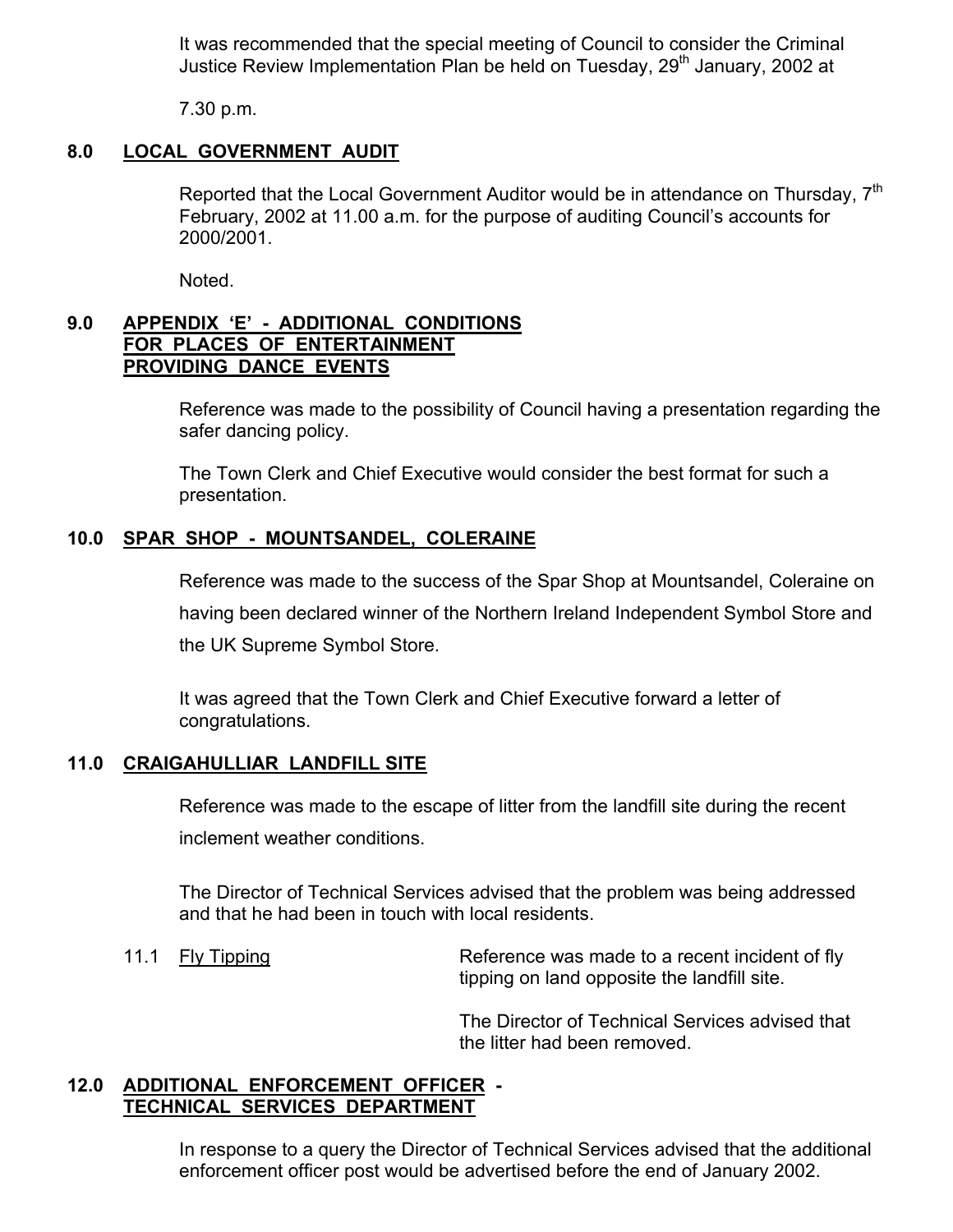#### **PLANNING COMMITTEE**

# **8th January, 2002.**

| <b>Present:</b>                          | Councillor O. M. Church (Mrs.) in the Chair                                                                                                     |                                                                                                                                       |  |  |
|------------------------------------------|-------------------------------------------------------------------------------------------------------------------------------------------------|---------------------------------------------------------------------------------------------------------------------------------------|--|--|
|                                          | The Mayor, Councillor J. J. Dallat                                                                                                              |                                                                                                                                       |  |  |
|                                          | The Deputy Mayor, Councillor R. D. Stewart                                                                                                      |                                                                                                                                       |  |  |
|                                          | <b>Aldermen</b>                                                                                                                                 | <b>B.</b> Leonard<br>W. J. McClure<br>W. A. King<br>G. L. McLaughlin<br>R. A. McPherson<br>A. McQuillan<br>E. M. Mullan<br>W. J. Watt |  |  |
|                                          | E. T. Black (Mrs.)<br>W. T. Creelman                                                                                                            |                                                                                                                                       |  |  |
|                                          | <b>Councillors</b>                                                                                                                              |                                                                                                                                       |  |  |
|                                          | C. S. Alexander (Ms.)<br>J. M. Bradley<br>(Items $2.12 - 9.0$ )<br>T. J. Deans<br>N. F. Hillis<br>(Items $2.7 - 9.0$ )<br>E. A. Johnston (Mrs.) |                                                                                                                                       |  |  |
| <u>Also in</u><br><b>Attendance:</b>     | Representatives from the Planning Service –<br>Miss H. Clements and Miss J. McMath                                                              |                                                                                                                                       |  |  |
| <b>Officers in</b><br><b>Attendance:</b> | Senior Environmental Health Officer, Principal<br>Administrative Officer and Administrative Assistant                                           |                                                                                                                                       |  |  |
| <b>Apologies:</b>                        | Alderman Mrs. Armitage, Councillors Mrs. Fielding<br>and McClarty                                                                               |                                                                                                                                       |  |  |

#### **1.0 WELCOME**

 The Chairman welcomed everyone to the Meeting and extended greetings for 2002.

#### **2.0 PLANNING APPLICATIONS**

A list of seventy-three applications was considered (previously supplied).

### **Applications Deferred from Previous Meeting**

2.1 Application No. D1 C/2000/0725/F Erection of housing for electrical generator to serve supermarket at Greenmount Supermarket,

The opinion of the Planning Service was to approve.

Reported that amended plans had been received. It was agreed that the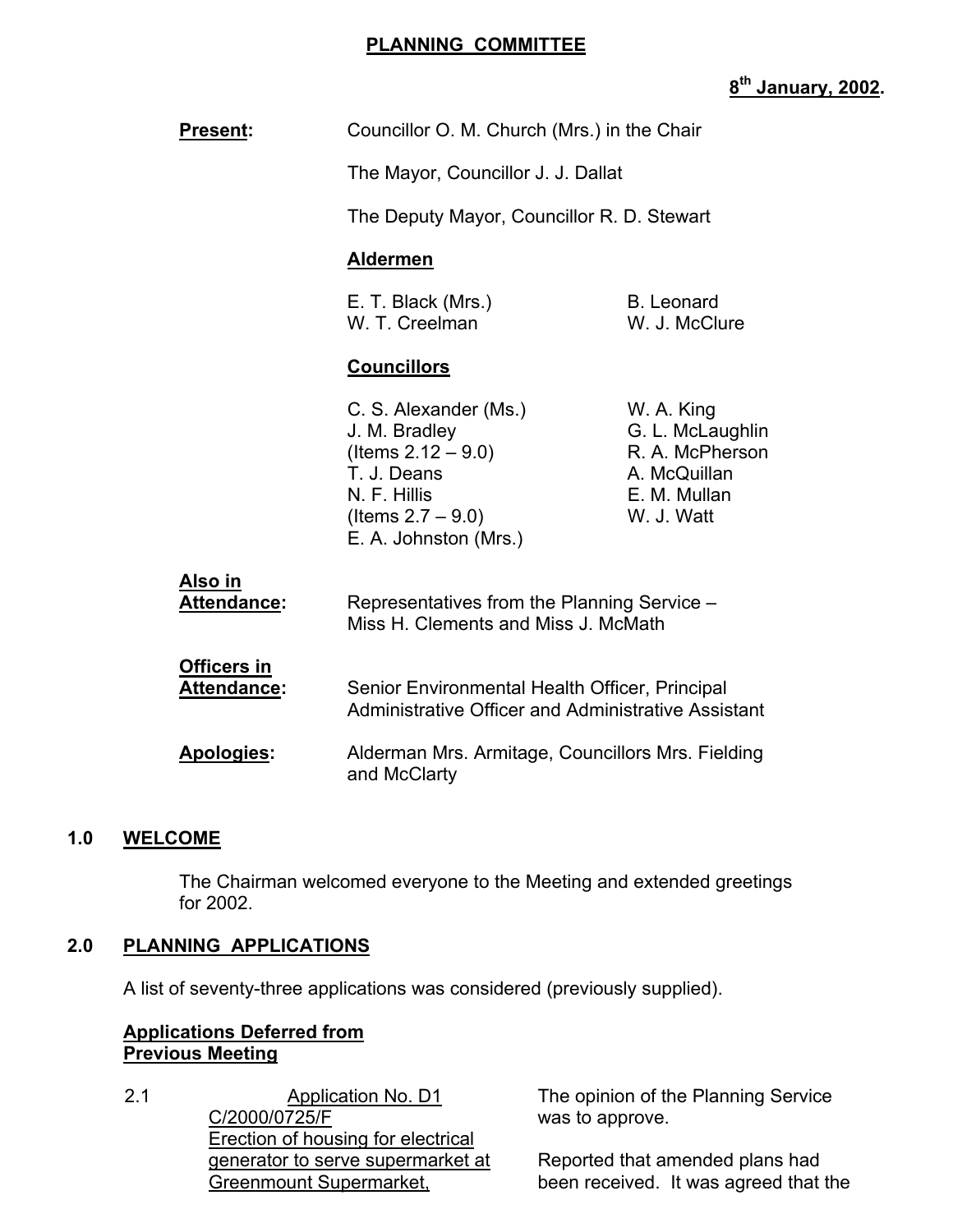|     | 3/5 Greenmount Avenue, Limavady           |
|-----|-------------------------------------------|
|     | Road, Coleraine for                       |
|     | Mr. R. Henderson                          |
| 2.2 | Application No. D2                        |
|     | C/2001/0073/F                             |
|     | Erection of 10 no. terraced houses        |
|     | and 18 no. unassigned parking             |
|     | spaces at Drumtarsey Road,                |
|     | <b>Coleraine for Louerne Construction</b> |
|     | _td                                       |

2.3 Application No. D3 C/2001/0846/O Proposed dwelling house opposite No. 37 Movanagher Road, Kilrea for Mr. P. O'Hara

2.4 Application No. D4 C/2001/0895/F Proposed dwelling at Ballystrone Road, Macosquin, Coleraine for Mr. T. Cochrane

2.5 Application No. D5 C/2001/0944/F Proposed extension, improvements and alterations to an existing dwelling house at 4 Prospect Park, Portstewart for Dr. J. and D. **Kirkpatrick** 

2.6 Application No. D6 C/2001/0986/O Erection of replacement dwelling adjacent to 106 Carhill Road, Garvagh for Mr. L. J. McKeefry

application be approved.

The opinion of the Planning Service was to approve.

It was agreed that the application be approved.

The opinion of the Planning Service was to refuse.

It was agreed that the application be refused.

The opinion of the Planning Service was to approve.

Reported that amended plans had been received. It was agreed that the application be approved.

The opinion of the Planning Service was to approve.

Reported that amended plans had been received. It was agreed that the application be approved.

The opinion of the Planning Service was to refuse.

It was proposed by the Mayor and seconded by Councillor Mullan:

> That the application be approved.

On being put to the Meeting the proposal was carried unanimously, sixteen members voting in favour and no one voting against.

The opinion of the Planning Service was to refuse.

It was proposed by Councillor Mullan and seconded by the Mayor:

> That the application be approved.

2.7 Application No. D7 C/2001/1015/O New Dwelling 70m east of No. 55 Liscall Road, Garvagh for Mr. S. Higgins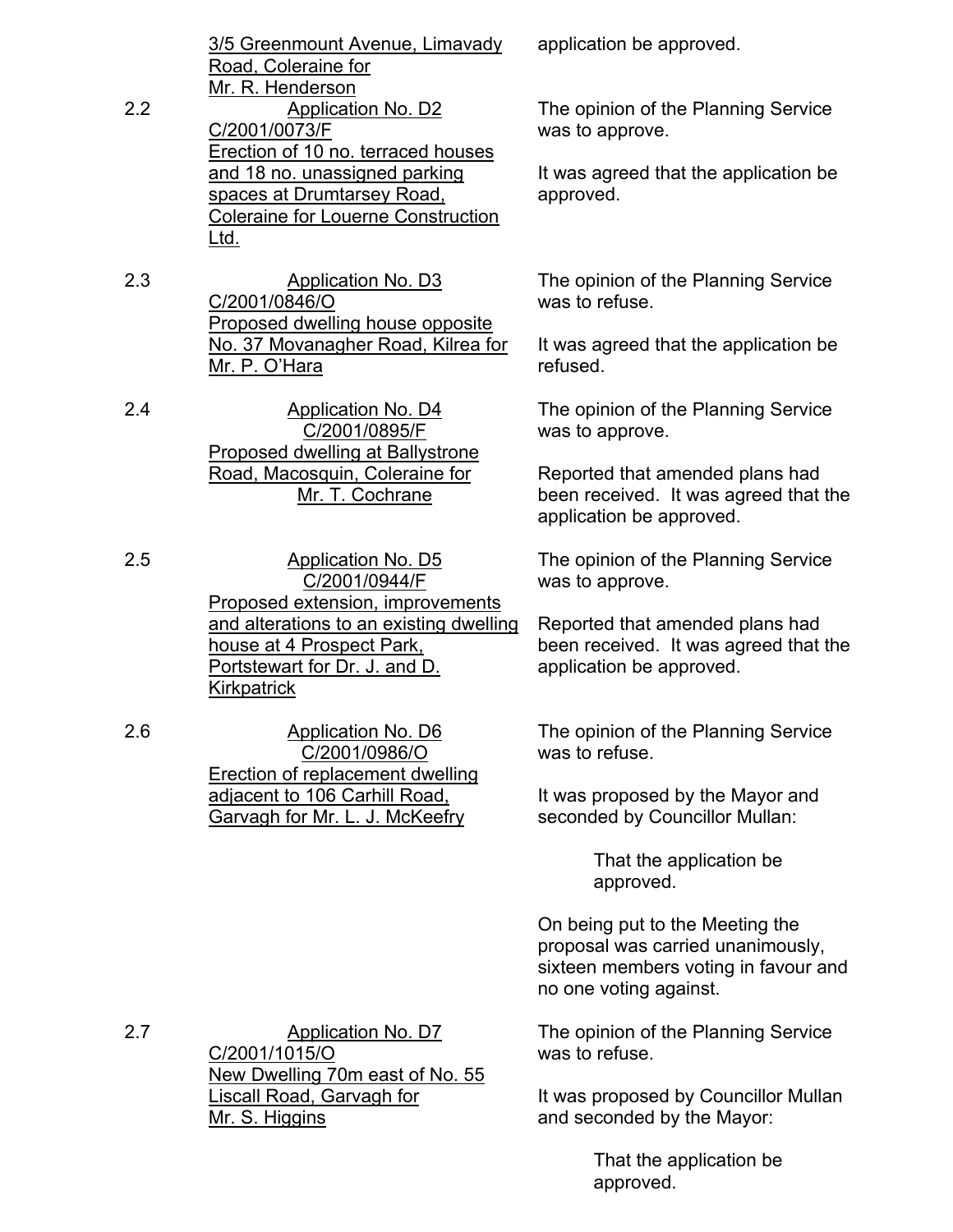On being put to the Meeting the proposal was carried, four members voting in favour and no one voting against.

The opinion of the Planning Service was to refuse.

It was proposed by the Mayor and seconded by Councillor Mullan:

> That the application be approved.

On being put to the Meeting the proposal was carried, five members voting in favour and no one voting against.

The opinion of the Planning Service was to approve.

Reported that amended plans had been received. It was agreed that the application be approved.

The opinion of the Planning Service was to approve.

It was proposed by the Deputy Mayor, seconded by Councillor Ms. Alexander and agreed:

> That the application be deferred for one month to facilitate a Council site visit.

The opinion of the Planning Service was to refuse.

It was agreed that the application be deferred for one month to facilitate an office meeting to consider amended plans.

2.8 Application No. D8 C/2001/1017/O New dwelling 80m east of No. 60 Liscall Road, Plantation Road, Garvagh for Mr. S. Higgins

2.9 Application No. D9 C/2001/1061/O Site for replacement dwelling at 48 Strand Road, Portstewart for Mr. P. McCafferty

# NEW APPLICATIONS

2.10 Application No. 1 C/2001/0428/F Erection of 19 no. apartments (amended scheme) at Nos.  $6 - 8$ (inclusive) Bath Terrace, Portrush for Patton Homes

2.11 Application No. 2 C/2001/0603/F Extension and renovations to existing buildings to include additional storey to shop and store and change of use of dwelling to shop and offices at 232 Drumcroon Road, Coleraine for Mr. J. Hutchinson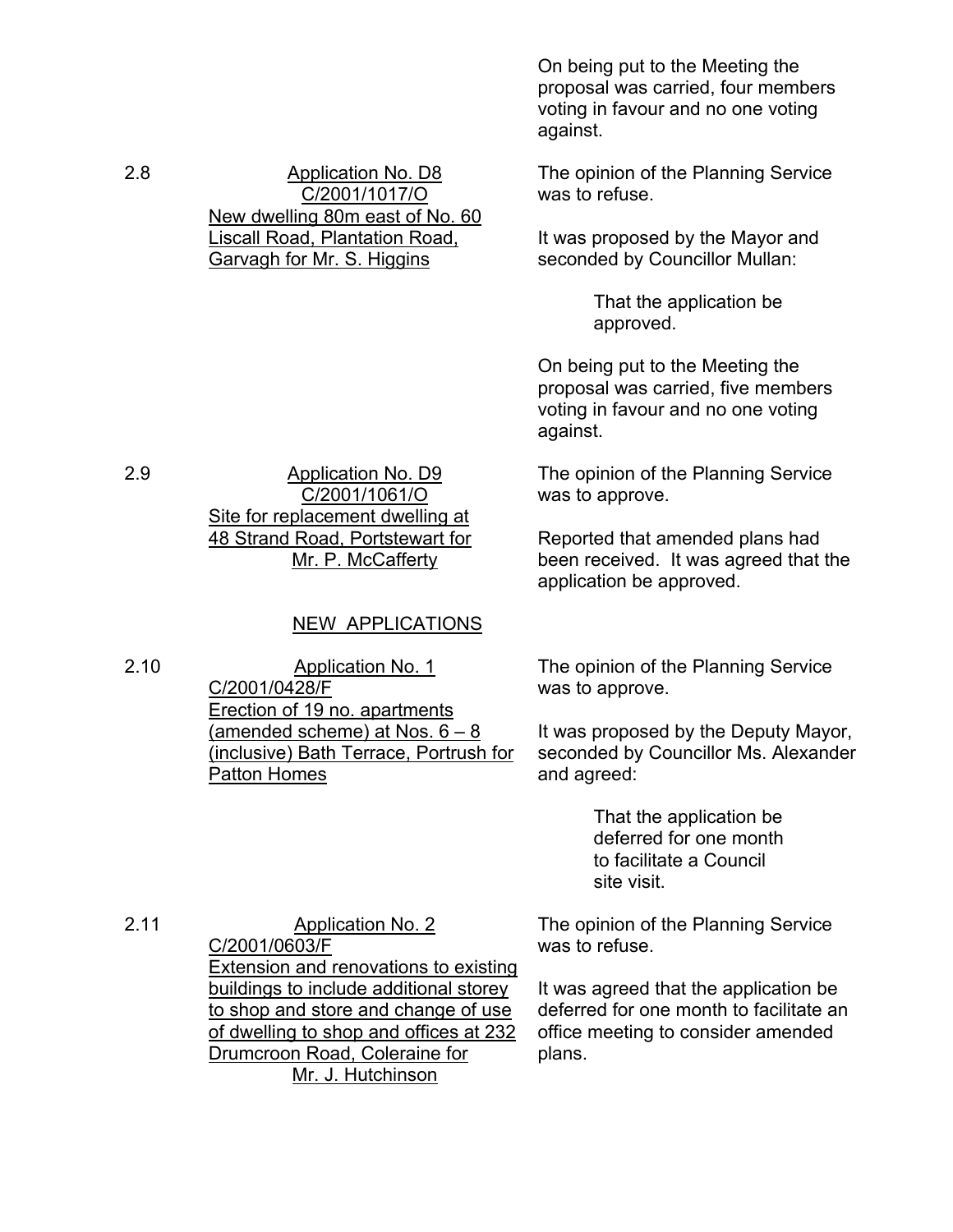2.12 Application No. 3 C/2001/0670/F Erection of 5 no. retail units at 121 Coleraine Road, Portrush for Mr. T. Spence

C/2001/0765/F

Mr. A. Morelli

Replacement dwelling at No. 12 Ballymacrea Road, Portrush for

Site for new dwelling adjacent to Ballylagan Lane, Aghadowey, Coleraine for Mr. D. McNeill

2.13 Application No. 6

2.14 Application No. 7 C/2001/0767/O

The opinion of the Planning Service was to approve.

It was proposed by Councillor Ms. Alexander, seconded by Councillor Mullan and agreed:

> That the application be deferred for one month to facilitate an office meeting.

The opinion of the Planning Service was to refuse.

The application had now been withdrawn.

The opinion of the Planning Service was to refuse.

It was proposed by the Mayor, seconded by Councillor Mullan and agreed:

> That the application be deferred for one month to facilitate a Council site visit.

The opinion of the Planning Service was to approve.

It was agreed that the application be deferred for one month to facilitate an office meeting.

The opinion of the Planning Service was to refuse.

It was agreed that the application be deferred for one month to facilitate a Council site visit.

The opinion of the Planning Service was to refuse.

It was agreed that the application be deferred for one month to facilitate an office meeting.

2.15 Application No. 8 C/2001/0879/F Proposed two storey dwelling and detached garage at Site 2 Tullybeg Avenue, Coleraine for Mr. B. McCorriston

2.16 Application No. 12 C/2001/1002/O Proposed site for new rural dwelling adjacent to 52 Ballyagan Road, Coleraine for Mr. S. McClarty

2.17 Application No. 16 C/2001/1052/F Demolition of existing dwelling and erection of 5 no. apartments at 1 Convention Avenue, Portstewart for Mr. T. Gilkinson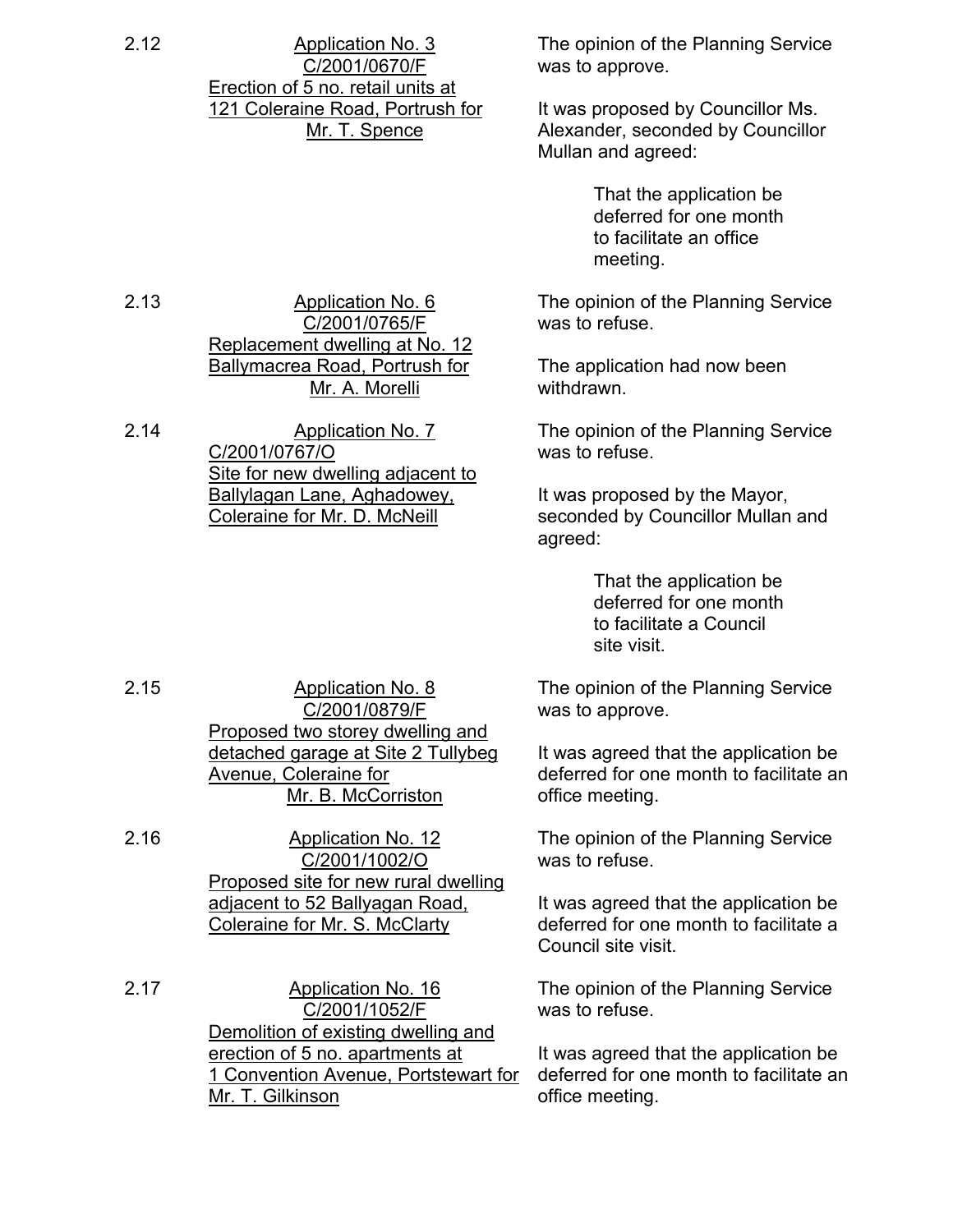- 2.18 Application No. 27 C/2001/1085/F Erection of two storey extension to existing dwelling at 3 Convention Avenue, Portstewart for Mr. R. Vance
- 2.19 Application No. 28 C/2001/1086/O Site for two-storey dwelling on land at 130 Carhill Road, Swatragh for Mr. R. Neely
- 2.20 Application No. 39 C/2001/1108/O Site for dwelling and garage at site 50m north east of No. 107 Carhill Road, Garvagh for Mr. H. McPeake
- 2.21 Application No. 42 C/2001/1113/F Erection of two storey rear extension to dwelling and proposed detached garage at 50 Agherton Road, Portstewart for Mr. and Mrs. Anderson
- 2.22 Application No. 43 C/2001/1114/O Site for dwelling and garage on land adjacent to No. 41 Drumsaragh Road, Kilrea for Mr. J. McAteer
- 2.23 Application No. 49 C/2001/1126/O Site for dwelling and garage at Culnagrew Road, Swatragh (70m from junction with Grove Road) for Mr. S. Milliken
- 2.24 Application No. 57 C/2001/1136/O Erection of new replacement dwelling on land south of No. 11 Craigaboney Road, Bushmills for Mr. H. B. McLean

The opinion of the Planning Service was to refuse.

It was agreed that the application be deferred for one month to facilitate an office meeting.

The opinion of the Planning Service was to refuse.

It was agreed that the application be deferred for one month to facilitate a Council site visit.

The opinion of the Planning Service was to refuse.

It was agreed that the application be deferred for one month to facilitate a Council site visit.

The opinion of the Planning Service was to refuse.

It was agreed that the application be deferred for one month to facilitate the receipt of amended plans.

The opinion of the Planning Service was to refuse.

It was agreed that the application be deferred for one month to facilitate a Council site visit.

The opinion of the Planning Service was to refuse.

It was agreed that the application be deferred for one month to facilitate a Council site visit.

The opinion of the Planning Service was to refuse.

It was agreed that the application be deferred for one month to facilitate an office meeting with the agent.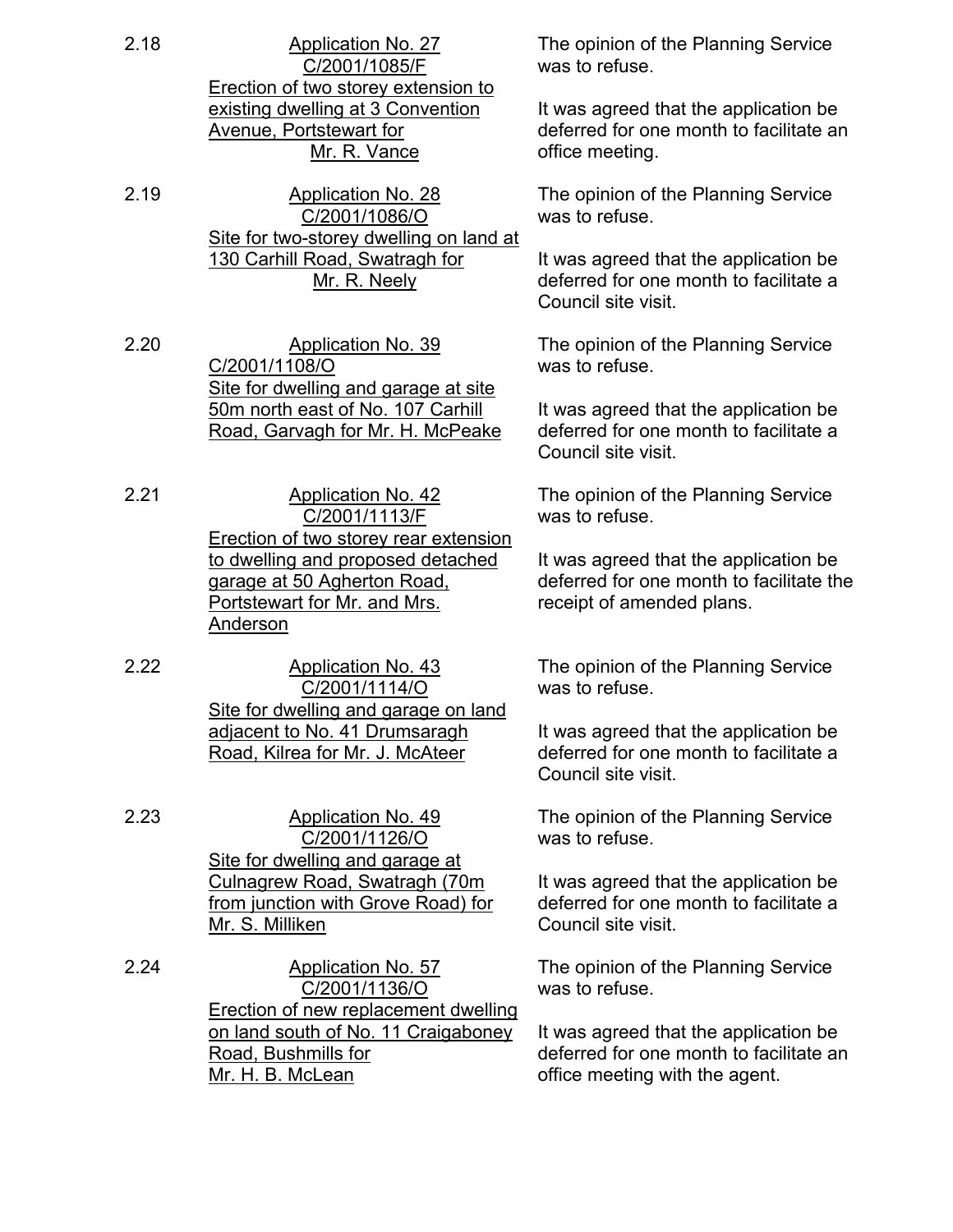| 2.25 | Application No. 58<br>C/2001/1137/F<br>Erection of two storey replacement | The opinion of the Planning Service<br>was to refuse.                                                                                                                                                                                                                         |  |  |  |
|------|---------------------------------------------------------------------------|-------------------------------------------------------------------------------------------------------------------------------------------------------------------------------------------------------------------------------------------------------------------------------|--|--|--|
|      | dwelling at 45 Agivey Road, Kilrea for<br>Mr. and Mrs. S. Gallagher       | It was agreed that the application be<br>deferred for one month to facilitate an<br>office meeting.                                                                                                                                                                           |  |  |  |
| 2.26 | <b>General Matters</b>                                                    | (a) Residential Development at Dhu<br>Varren, Portrush - Macson<br>Developments;<br>(b) Application No. $C/2001/0984/F$ –<br>Mr. and Mrs. R. Moon;<br>(c) Rock Castle – Magistrates Court;<br>(d) New Area Plan – Consultations;<br>(e) Bath Terrace, Portrush –<br>Hoarding. |  |  |  |

### **3.0 MANAGEMENT BOARD REFERRALS**

Road, Kilrea for Mr. B. Torrens consideration.

 3.1 Application No. C/2001/0583 Read letter from the Planning Service regarding Site for dwelling and garage this planning application which had been on land adjacent to 115 Agivey referred to the Management Board for

> Following careful consideration of the applicat ion the Management Board had concluded that planning permission should not be granted.

Noted.

Road, Castlerock for **consideration**. Mr. R. Dixon

 3.2 Application No. C/2001/0537/O Read letter from the Planning Service regarding Proposed site for dwelling this planning application which had been adjacent to 54 Ballyhackett referred to the Management Board for

> Following careful consideration of the applicat ion the Management Board had concluded that planning permission should not be granted.

Noted.

ment at Dhu Varren, Portrush consideration. for Macson Developments

 3.3 Application No. C/2000/0898 Read letter from the Planning Service regarding Redevelopment of site to this planning application which had been provide residential develop- referred to the Management Board for

> Following careful consideration of the applicat ion the Management Board had concluded that planning permission should be granted.

noted. The contract of the contract of the Noted.

# **4.0 ENVIRONMENT AND HERITAGE SERVICE**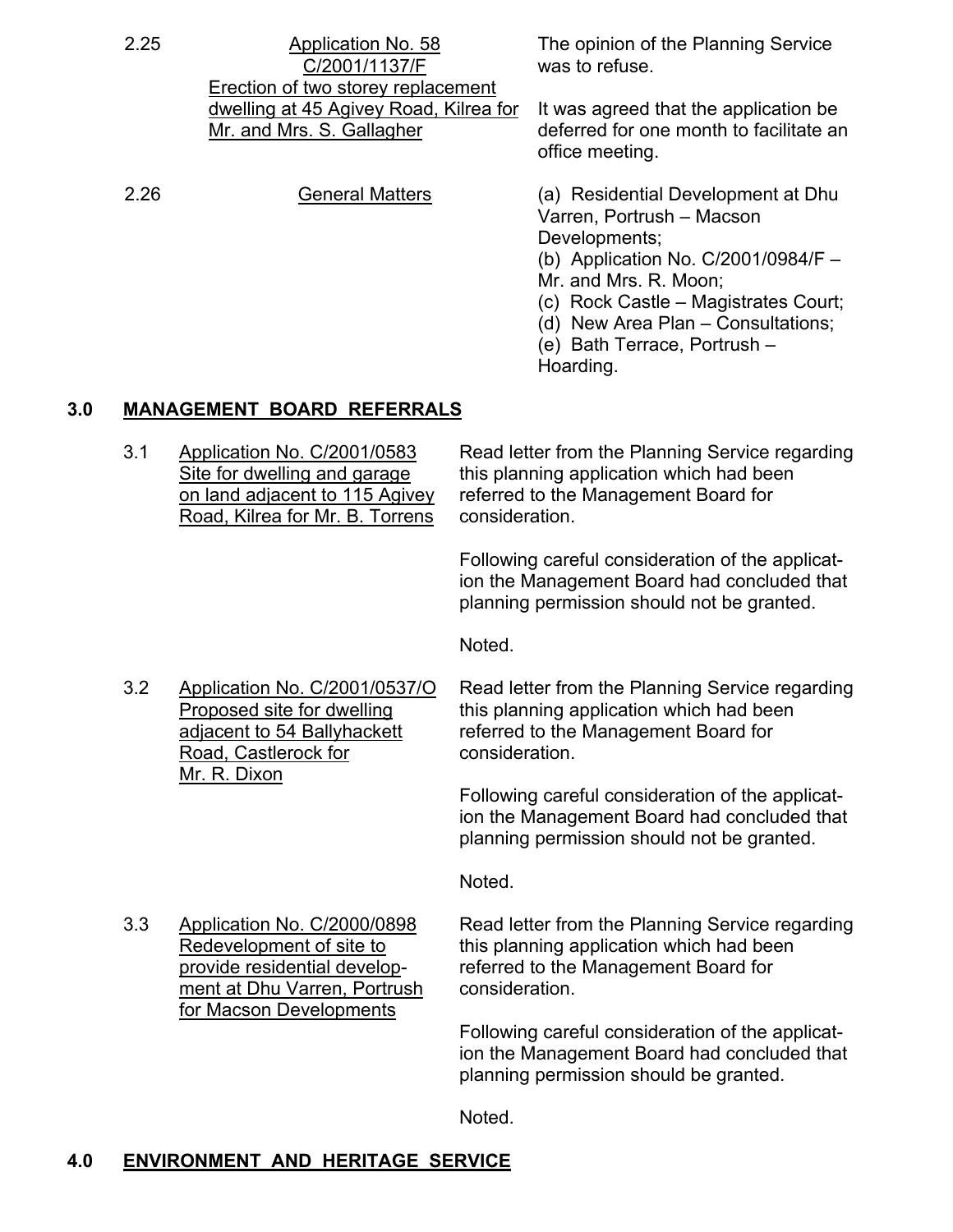Read letter from the Environment and Heritage Service advising Council on statistical information on general delistings.

In Northern Ireland there had been 118 buildings delisted from  $7<sup>th</sup>$  December, 1997 to date which included one building in the Coleraine Borough area.

Noted.

# **5.0 PLANNING FEES - CHANGE OF USE**

 Read letter of reply from the Planning Service regarding fee levied for applications relating to material changes of use to non domestic uses.

 Planning fee categories are designed to reflect, as far as possible, the cost to the Planning Service of processing applications and it is considered reasonable for applicants to contribute to the costs associated with processing such applications, including those for material changes of use.

 It was agreed that the Principal Administrative Officer request a breakdown of all planning fees.

#### **6.0 DEPARTMENT FOR REGIONAL DEVELOPMENT - HOUSING ALLOCATION FIGURES**

 Read letter of reply from the Department of Regional Development regarding housing allocation figures for the Borough.

 The methodology used in establishing the district breakdown of the regional figure incorporated an allowance for second homes.

The plan, monitor and manage approach would include annual monitoring of local circumstances within a 5-year review to assess progress. This would include consideration of short and longer term trends in the interests of an efficient approach to strategic and local planning.

Noted.

### **7.0 DEPARTMENT FOR REGIONAL DEVELOPMENT CONSULTATION DOCUMENT ON A PROPOSED STRATEGIC PLANNING BILL**

Tabled:

 Consultation Document outlining proposals to amend the Strategic Planning (N.I.) Order 1999.

# **8.0 THE PLANNING SERVICE**

Tabled:

Corporate Plan 2003/04 and Business Plan 2001/02.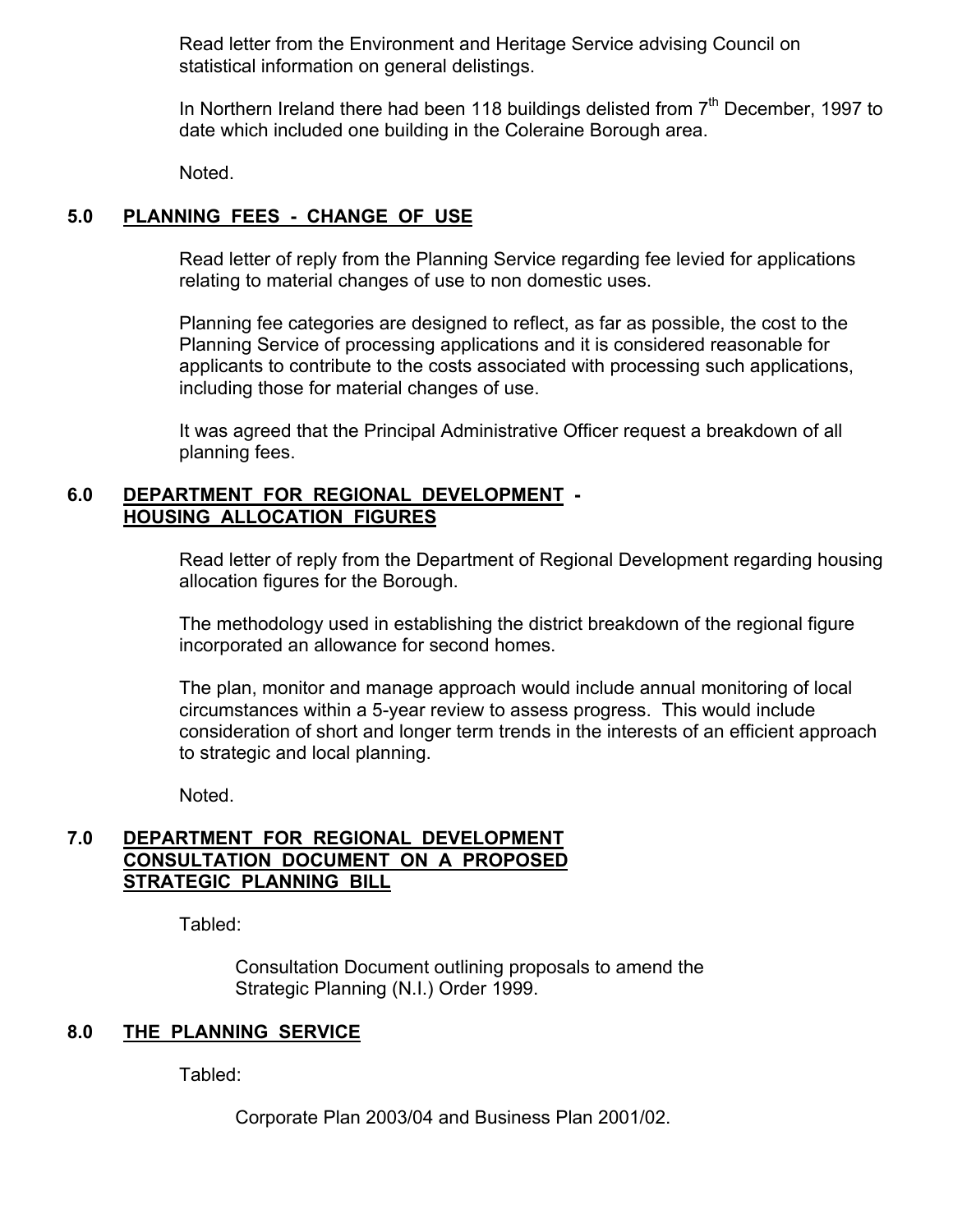#### **9.0 N.I. HOUSING EXECUTIVE - COMMON SELECTION SCHEME AND ALLOCATION OF HOUSING**

Reported that the N.I. Housing Executive had rearranged the above course to be held on Wednesday, 16<sup>th</sup> January, 2002 from 3.00 p.m.  $-6.00$  p.m.

> Any member interested in attending was asked to notify the Principal Administrative Officer as soon as possible.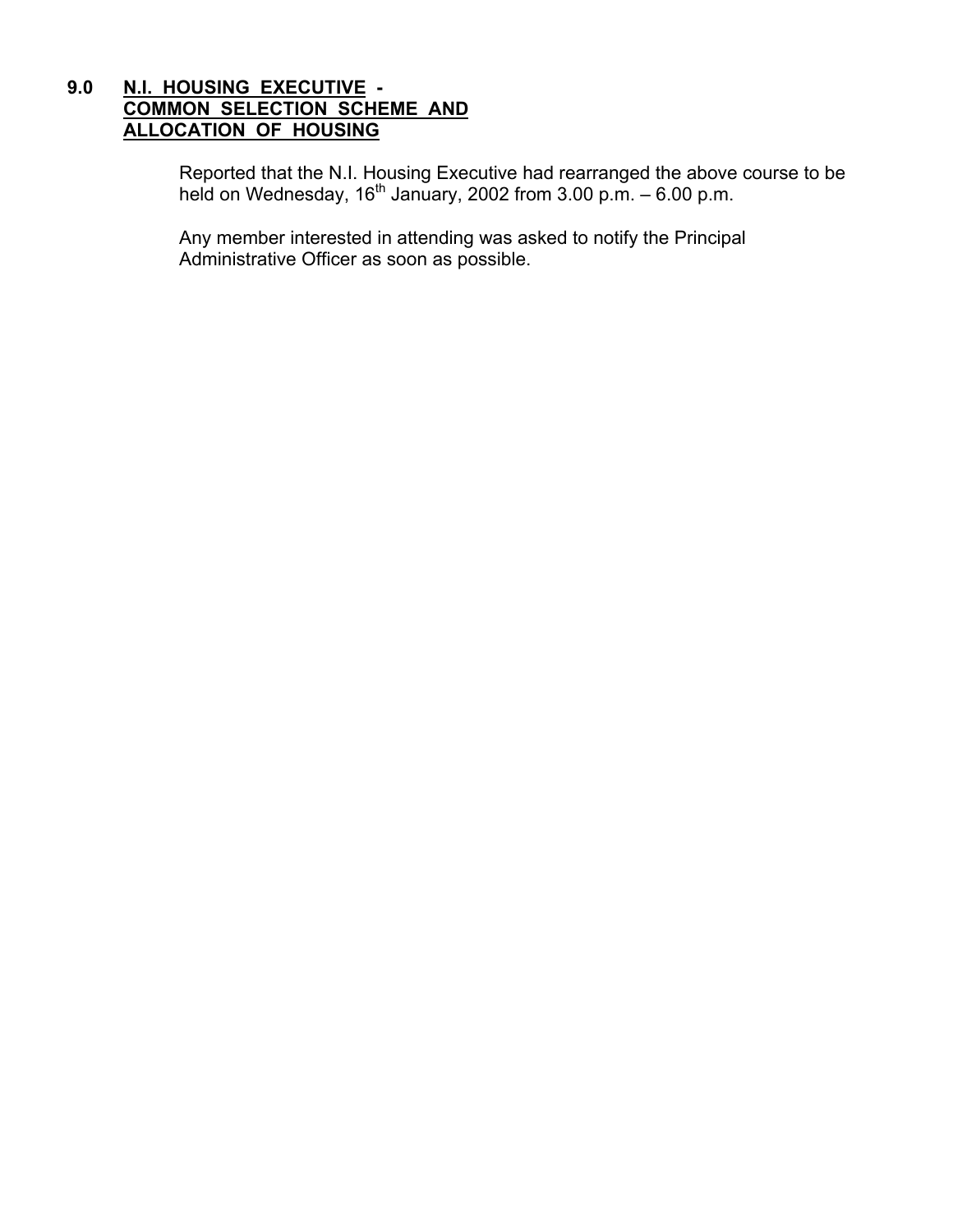# **POLICY AND DEVELOPMENT COMMITTEE**

# **15th January, 2002.**

**Present: Councillor J. M. Bradley, in the Chair** 

 The Mayor, Councillor J. J. Dallat (Items  $1.0 - 4.2.2$ )

The Deputy Mayor, Councillor R. D. Stewart

#### Aldermen

P. E. A. Armitage (Mrs.) W. T. Creelman  $($ ltems  $1.0 - 4.2.2)$  B. Leonard E. T. Black (Mrs.) W. J. McClure

### **Councillors**

C. S. Alexander (Ms.) E. A. Johnston (Mrs.)  $($  Items  $1.0 - 4.2.3)$  W. A. King D. D. Barbour G. L. McLaughlin  $($ ltems  $1.0 - 8.0$ ) R. A. McPherson O. M. Church (Mrs.) A. McQuillan T. J. Deans **E. M. Mullan** N. F. Hillis W. J. Watt

#### **Officers in**

Attendance: Town Clerk and Chief Executive, Director of Corporate Services, Director of Environmental Health (Items 1.0 – 6.0), Head of Development Services (Items 1.0 – 6.0), Policy Development Officer, Personnel Officer, Finance Officer (Items 1.0 – 4.0), Marketing Executives (Items 1.0 – 4.4.1), Administrative Officer (Items 1.0 – 4.4.1) and Administrative Assistant

**Apology:** Councillor D. McClarty

# **1.0 CONDOLENCES**

Members expressed their condolences to the family of murdered Post Office Worker, Mr. Daniel McColgan, and observed a minute's silence in the Chamber, as a mark of respect.

#### **2.0 DEVELOPMENT SERVICES REPORT**

The report of the Head of Development Services was considered (previously supplied).

Matters arising:

3.1 Corporate Marketing Mrs. E. Moore and Mrs. C. Balmer, Marketing

Executives, were in attendance and, together with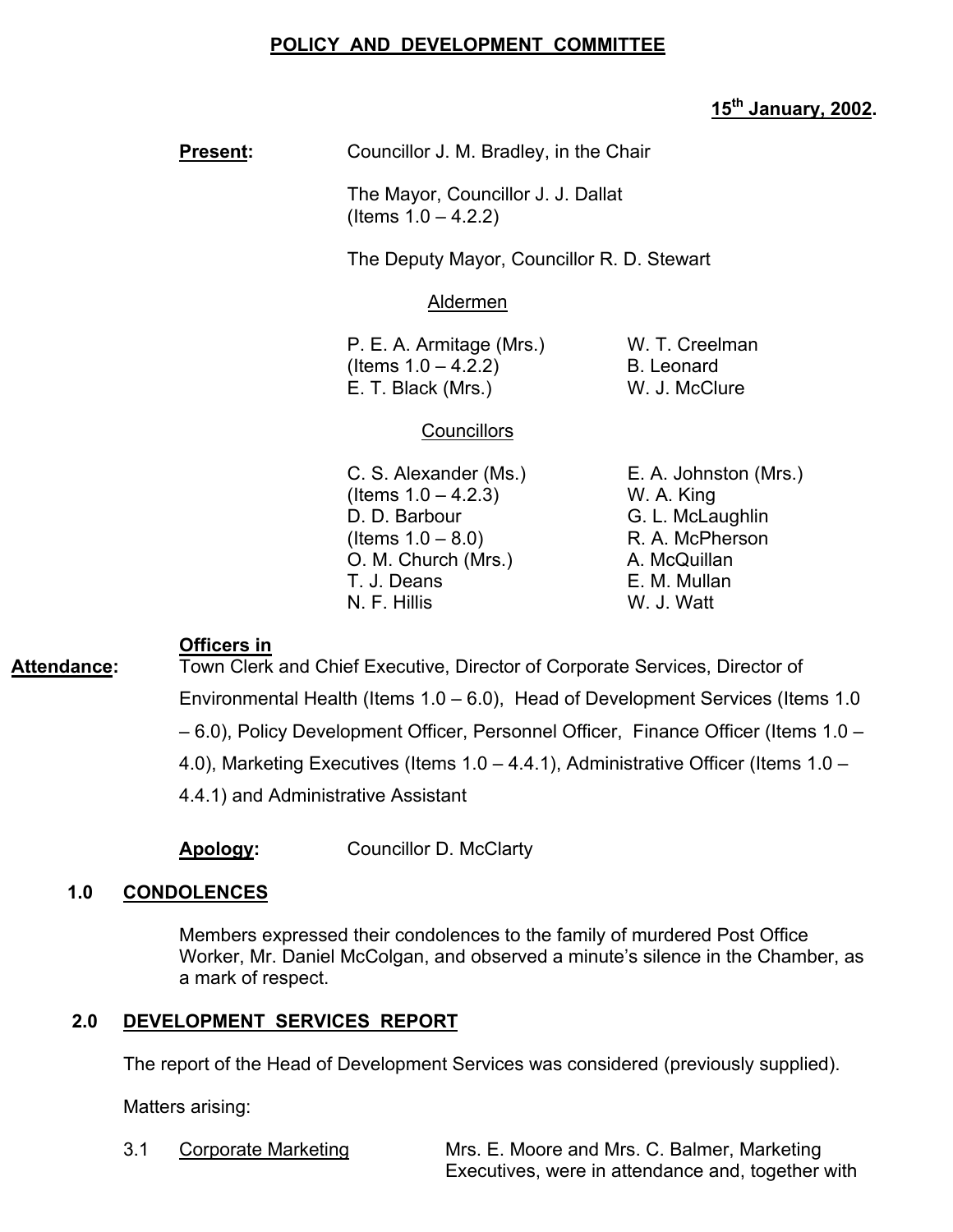the Head of Development Services, gave a presentation, "Review of PR and Marketing January – December, 2001", which informed members about the work of the Corporate Marketing **Unit.** The contract of the contract of the Unit.

> Committee's approval was given to a suggestion for a training session to be arranged which would further inform members of their role in Corporate Marketing. Members congratulated the Head of Development Services and the Marketing Executives on the professionalism of the work which they had carried out over the previous year.

 3.2 Update on LEADER+ COLLAGE, having been awarded £953,000 by the LEADER+ scheme, was now required to submit an Operational Plan to enable release of the funds. The group was also in the process of recruiting a new Manager to deliver the programme and assist with rural delivery of Council's Economic and Local Strategy plans. In order to provide more localised access for project applicants and the rural community at whom the scheme was aimed, COLLAGE had decided to relocate to street front offices in the new Garvagh Community Building. The group had expressed its keeness to continue the working relationship it had with Council and had extended thanks for the support it had received.

#### **4.0 CORPORATE SERVICES REPORT**

The Report of the Director of Corporate Services was considered (previously supplied).

Matters arising:

- 4.1 Finance
	- 4.1.1 Rate Estimates 2002- Recommended:

 That a special meeting of Council be held on Monday,  $4<sup>th</sup>$  February, 2002 to consider the estimates and strike a rate for 2002-2003.

4.1.2 Proposed Charges – Recommended:

Kilrea Sports Hall

2003

That Council adopt charges for Kilrea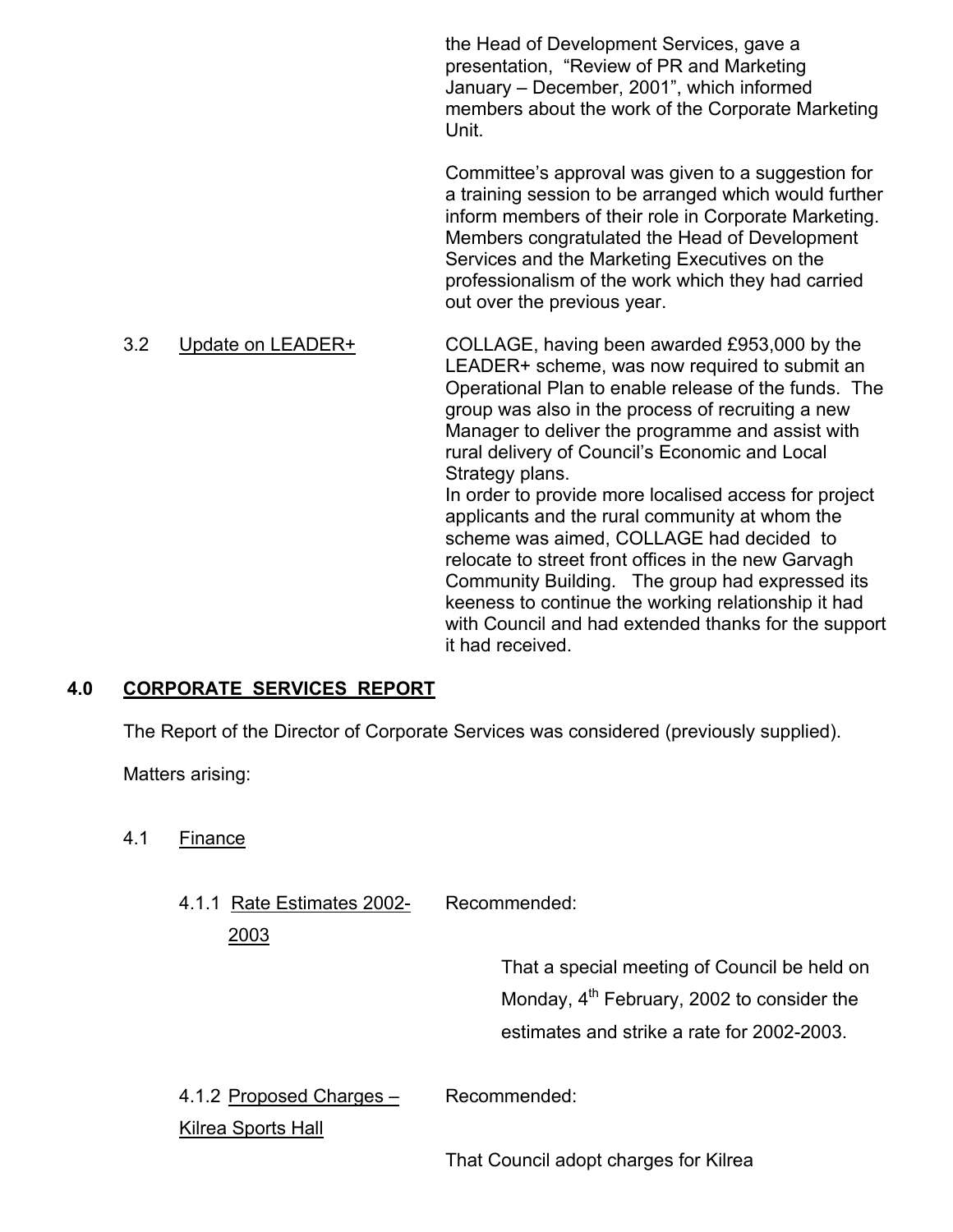Sports Hall, as outlined in the report.

4.1.3 Rates Bills – Information The Rates Collection Agency had offered Councils Sheetthe opportunity to enclose an information sheet along

 with the rates bills to be issued in April. Information sheets would be prepared by individual councils and would list the services provided both regionally and locally.

Recommended:

 That Council take up the offer from the Rates Collection Agency, as outlined.

#### 4.2 Personnel Section

4.2.1 Code of Procedure Ms. C. Ward, Personnel Officer was in attendance on Recruitment and and gave a presentation on the revised Code of Selection **Procedure on Recruitment and Selection which had**  been issued by the Local Government Staff Commission, an overview of which was circulated at the meeting.

> Members various questions were responded to by the Director of Corporate Services and the Personnel Officer, during which time the Mayor stated that he would not be willing to engage in questions or discussion regarding confidential personnel issues, a view which was generally supported by members.

Recommended:

 That Council adopt the revised Code of Procedure on Recruitment and Selection and implement it with effect from  $28<sup>th</sup>$  January, 2002.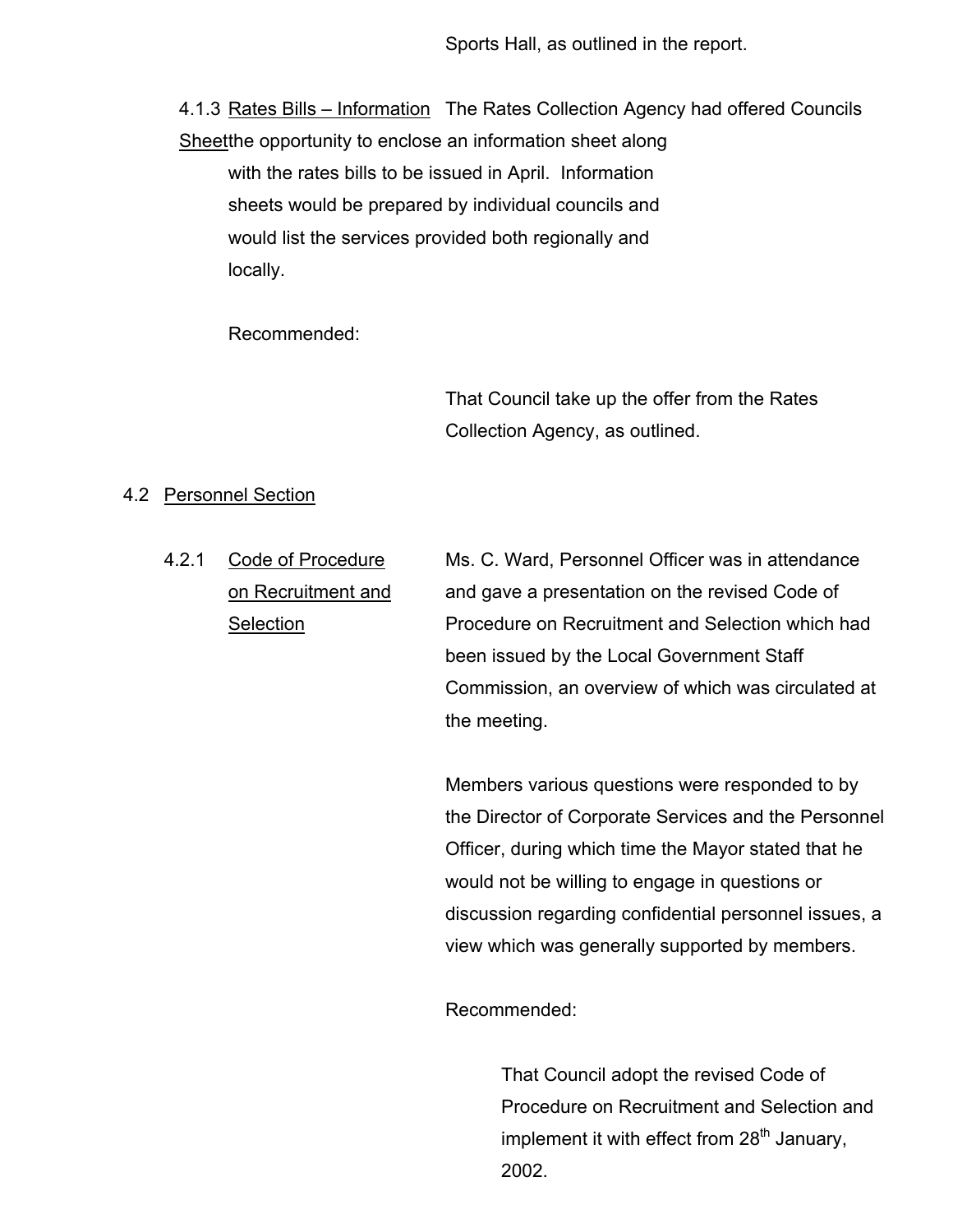4.2.2 Additional Resources Members noted information presented by the Personnel Section Personnel Officer, which outlined the need for a new designated training post to be created to undertake an initial training needs analysis and provide subsequent training in-house, as detailed in her report (previously supplied).

> As one of the job share positions involved in the existing post of Personnel Assistant was currently vacant, creation of a designated training position would entail allowance for an additional half post.

Recommended:

 That Council endorse the creation of an additional half post in Personnel.

 Members' comments on the benefits of introducing an Investor in People programme and a request for a report detailing how the training needs analysis had been carried out, once this had been achieved, were noted.

4.2.3 Additional Resources Members noted information presented by the Environmental Health Director of Environmental Health on the case for Department additional resources within the Environmental Health Department, as detailed in his report (previously supplied).

Agreed:

That Council endorse the following:

(i) Redesignation of the temporary post of Food Science Technician to permanent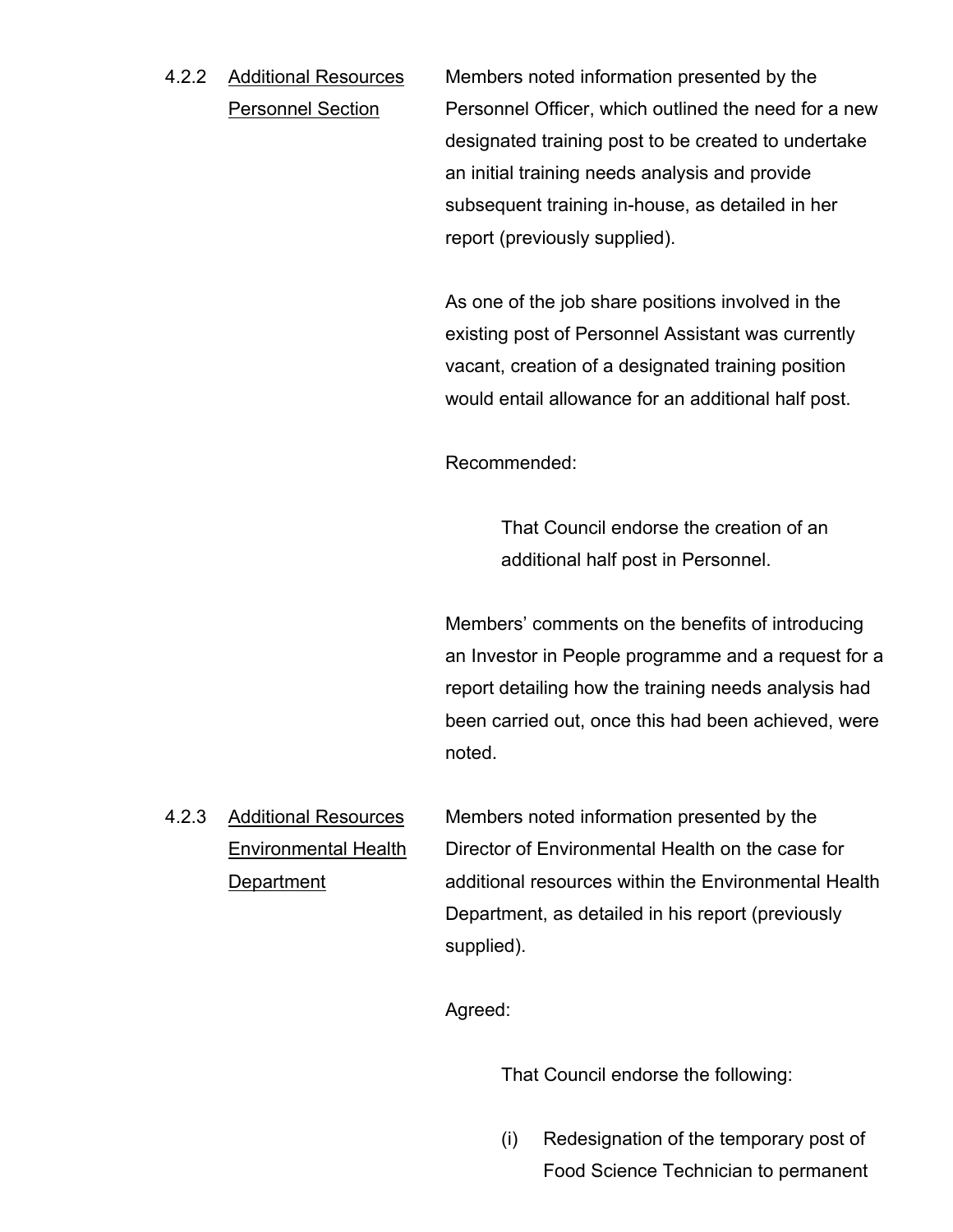status.

|     |                               | (ii)<br>(iii)                                                                    | redundant.              |                          | Two additional Environmental Health<br>Officer posts, one of which would<br>incorporate the duties originally allocated<br>to the unfilled position of I.P.C.<br>Technician, which would be made<br>Review of the Department structure to<br>facilitate creation of a Specialist Senior<br>Officer post. This change would not |
|-----|-------------------------------|----------------------------------------------------------------------------------|-------------------------|--------------------------|--------------------------------------------------------------------------------------------------------------------------------------------------------------------------------------------------------------------------------------------------------------------------------------------------------------------------------|
|     |                               |                                                                                  | occur until 2003/2004.  |                          |                                                                                                                                                                                                                                                                                                                                |
| 4.3 | Accounts                      | issued as follows:                                                               |                         |                          | Committee noted that creditors' payments for<br>December 2001, as per lists circulated, had been                                                                                                                                                                                                                               |
|     |                               | Revenue A/C                                                                      |                         | $\sim$                   | £114,586.49                                                                                                                                                                                                                                                                                                                    |
|     |                               | Capital A/C                                                                      |                         | $\blacksquare$           | 27,857.13                                                                                                                                                                                                                                                                                                                      |
| had |                               |                                                                                  |                         |                          | Payments made through the Petty Cash Account                                                                                                                                                                                                                                                                                   |
|     |                               |                                                                                  |                         |                          | totalled £69,256.50, summarised as follows:                                                                                                                                                                                                                                                                                    |
|     |                               | Utilities and Fuel                                                               |                         |                          | - £29,685.19                                                                                                                                                                                                                                                                                                                   |
|     |                               | <b>Staff Related</b>                                                             |                         |                          | 10,280.70                                                                                                                                                                                                                                                                                                                      |
|     |                               |                                                                                  | H.M. Customs & Excise - |                          | 8,245.41                                                                                                                                                                                                                                                                                                                       |
|     |                               | Postage Machine                                                                  |                         | $\overline{\phantom{a}}$ | 3,000.00                                                                                                                                                                                                                                                                                                                       |
|     |                               |                                                                                  | Other Urgent Payments - |                          | 18,045.20                                                                                                                                                                                                                                                                                                                      |
| 4.4 | Council Elections - June 2001 | following costs:                                                                 |                         |                          | Committee noted that final accounts for the 2001<br>elections had been prepared showing, inter alia, the                                                                                                                                                                                                                       |
|     |                               | <b>Staff Costs</b><br>Postage<br><b>Postal Votes</b><br><b>Other Expenditure</b> |                         |                          | £8,331.42<br>29,005.64<br>819.20<br><u>7,263.62</u><br>45,419.88                                                                                                                                                                                                                                                               |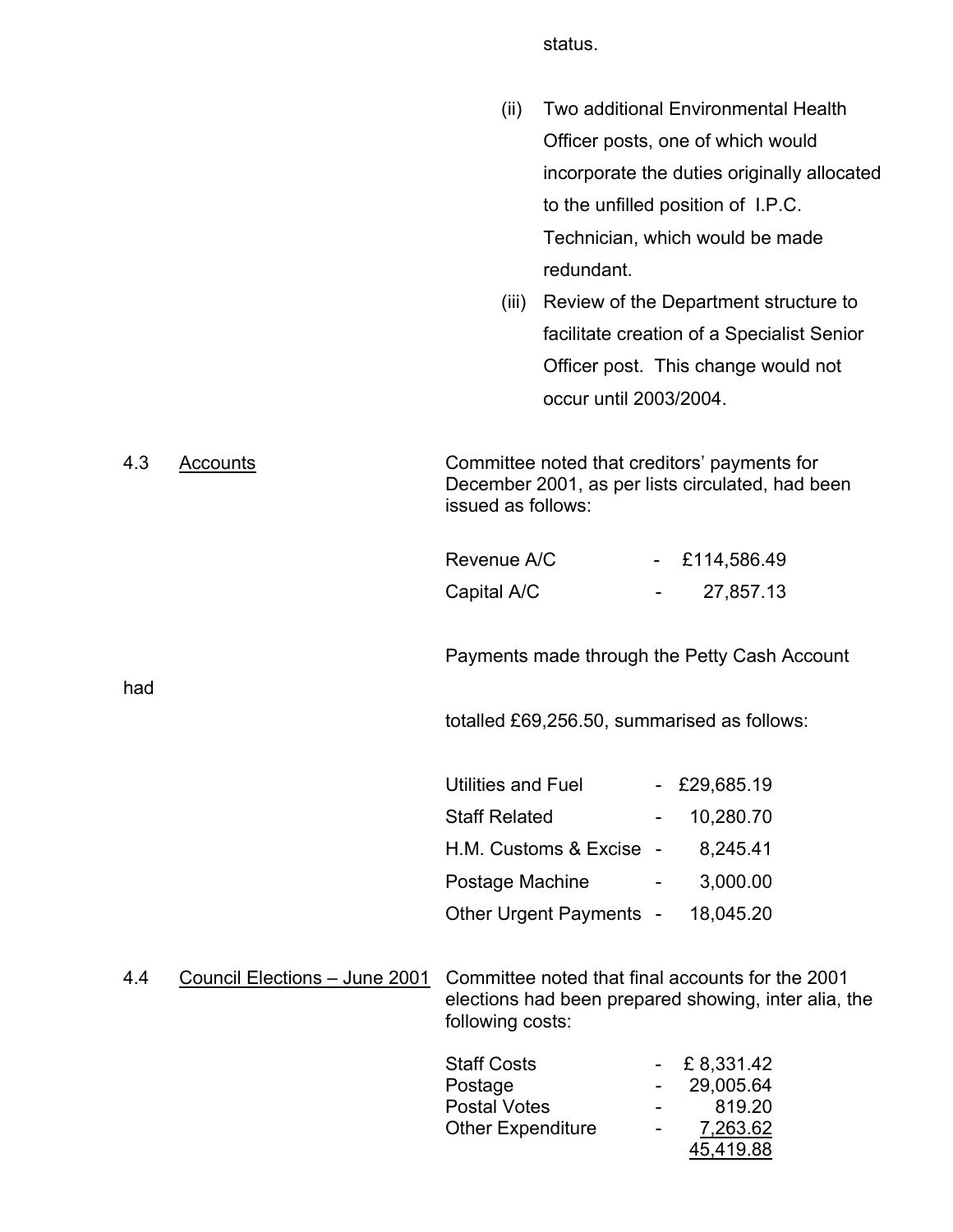4.5 New Appointments The following appointments had been made in accordance with the Local Government Staff Commission's Code of Procedure on Recruitment and Selection:

## **Leisure Services Department**

 P/T Clerical Assistant, Kilrea Sports Hall (new post) - Mrs. Hayes

 P/T Cleaner, Kilrea Sports Hall (new post) - Mr. J. C. Bradley

#### **5.0 LOCAL GOVERNMENT (BEST VALUE) BILL (NIA 19/00)**

 Consideration was given to the Summary of Key Evidence (previously supplied) extracted from the Report on Local Government (Best Value) Bill.

 Members endorsed the Committee's position on the need for repeal of the CCT legislation and also concurred with the view that it would be inappropriate to introduce Best Value legislation at this time. Recommendation:

 That the Town Clerk and Chief Executive formulate a response to this issue based on these views.

#### **6.0 NORTHERN IRELAND LOCAL GOVERNMENT ASSOCIATION - SUMMARY REPORT**

#### **THE LOCAL GOVERNMENT CONFERENCE 2001**

Discussion ensued on the summary report of the Northern Ireland Local Government Association (previously supplied).

Members' commented that they welcomed production of the report and summary of key issues and would encourage N.I.L.G.A. to set up a group to deal with this issue specifically.

Recommended:

 That the Town Clerk and Chief Executive formulate a response to this issue on

behalf of Council.

#### **7.0 NOTICE OF MOTION SUBMITTED BY ALDERMAN W. J. McCLURE**

 The undernoted Notice of Motion was proposed by Alderman McClure, seconded by Councillor Watt and unanimously recommended for approval to Council: